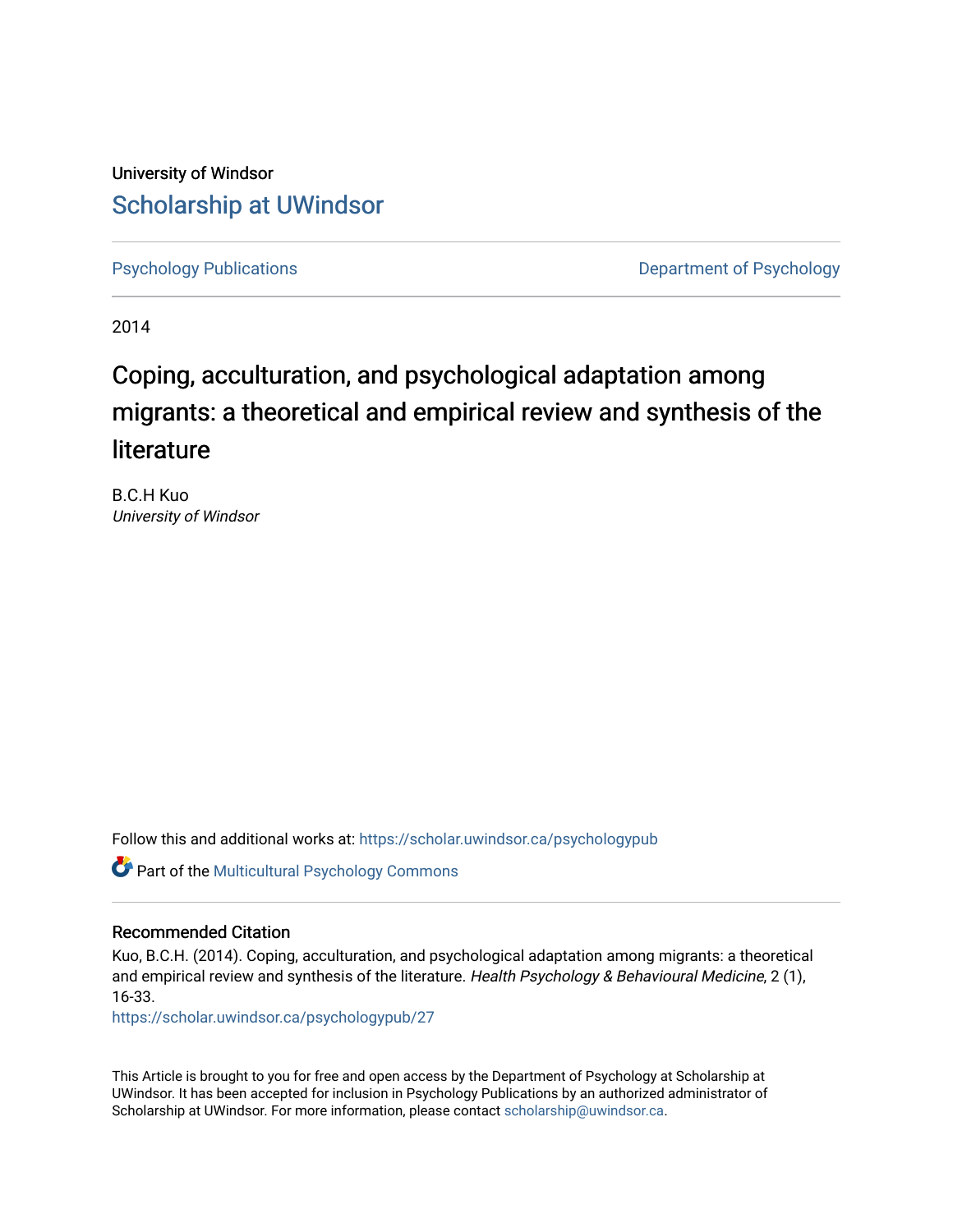This article was downloaded by: [24.55.215.68] On: 06 January 2014, At: 08:30 Publisher: Routledge Informa Ltd Registered in England and Wales Registered Number: 1072954 Registered office: Mortimer House, 37-41 Mortimer Street, London W1T 3JH, UK



# **Health Psychology and Behavioral Medicine: An Open Access Journal**

Publication details, including instructions for authors and subscription information:

<http://www.tandfonline.com/loi/rhpb20>

# **Coping, acculturation, and psychological adaptation among migrants: a theoretical and empirical review and synthesis of the literature**

Ben C.H. Kuo<sup>a</sup>

<sup>a</sup> Department of Psychology, University of Windsor, 401 Sunset Ave., Chrysler Hall South, Windsor, Ontario, Canada N9B 3P4 Published online: 02 Jan 2014.

**To cite this article:** Ben C.H. Kuo (2014) Coping, acculturation, and psychological adaptation among migrants: a theoretical and empirical review and synthesis of the literature, Health Psychology and Behavioral Medicine: An Open Access Journal, 2:1, 16-33

**To link to this article:** <http://dx.doi.org/10.1080/21642850.2013.843459>

# PLEASE SCROLL DOWN FOR ARTICLE

Taylor & Francis makes every effort to ensure the accuracy of all the information (the "Content") contained in the publications on our platform. Taylor & Francis, our agents, and our licensors make no representations or warranties whatsoever as to the accuracy, completeness, or suitability for any purpose of the Content. Versions of published Taylor & Francis and Routledge Open articles and Taylor & Francis and Routledge Open Select articles posted to institutional or subject repositories or any other third-party website are without warranty from Taylor & Francis of any kind, either expressed or implied, including, but not limited to, warranties of merchantability, fitness for a particular purpose, or non-infringement. Any opinions and views expressed in this article are the opinions and views of the authors, and are not the views of or endorsed by Taylor & Francis. The accuracy of the Content should not be relied upon and should be independently verified with primary sources of information. Taylor & Francis shall not be liable for any losses, actions, claims, proceedings, demands, costs, expenses, damages, and other liabilities whatsoever or howsoever caused arising directly or indirectly in connection with, in relation to or arising out of the use of the Content.

This article may be used for research, teaching, and private study purposes. Any substantial or systematic reproduction, redistribution, reselling, loan, sub-licensing, systematic supply, or distribution in any form to anyone is expressly forbidden. Terms &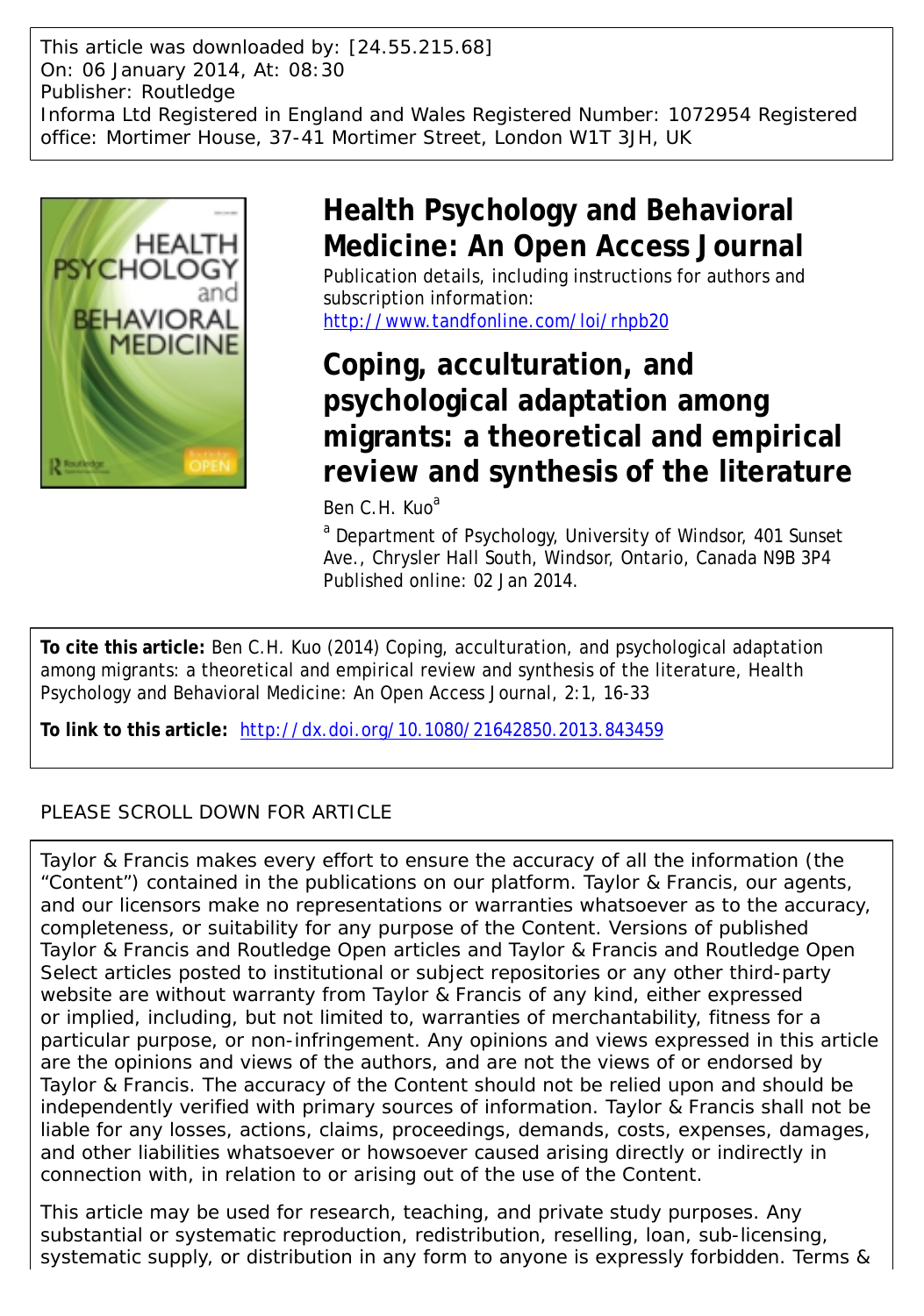Conditions of access and use can be found at [http://www.tandfonline.com/page/terms](http://www.tandfonline.com/page/terms-and-conditions)[and-conditions](http://www.tandfonline.com/page/terms-and-conditions)

Taylor & Francis and Routledge Open articles are normally published under a Creative Commons Attribution License<http://creativecommons.org/licenses/by/3.0/.> However, authors may opt to publish under a Creative Commons Attribution-Non-Commercial License<http://creativecommons.org/licenses/by-nc/3.0/> Taylor & Francis and Routledge Open Select articles are currently published under a license to publish, which is based upon the Creative Commons Attribution-Non-Commercial No-Derivatives License, but allows for text and data mining of work. Authors also have the option of publishing an Open Select article under the Creative Commons Attribution License [http://](http://creativecommons.org/licenses/by/3.0/.) [creativecommons.org/licenses/by/3.0/.](http://creativecommons.org/licenses/by/3.0/.)

**It is essential that you check the license status of any given Open and Open Select article to confirm conditions of access and use.**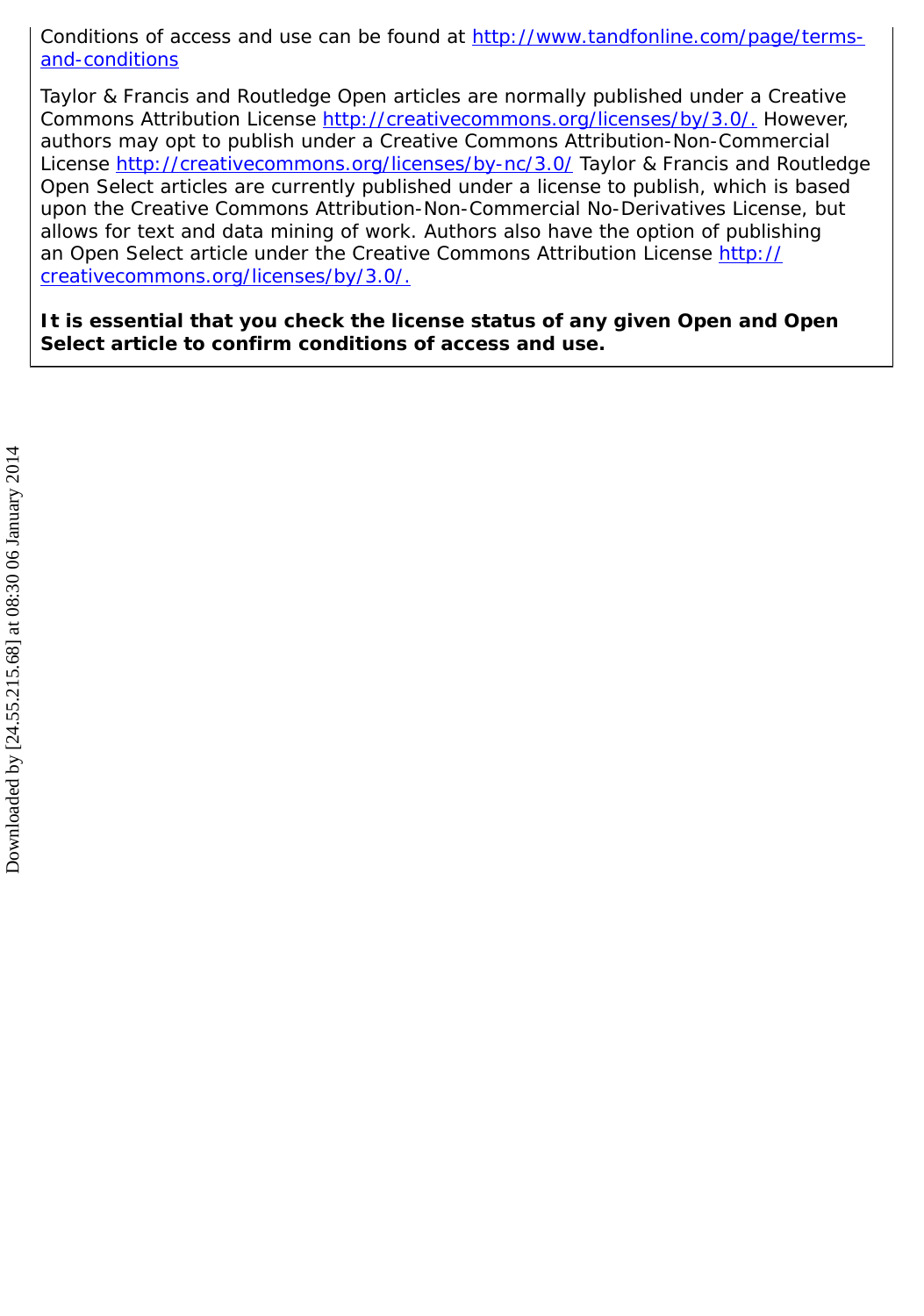Special Issue: Migration and Health Guest Editors: Danhua Lin and Xiushi Yang



## Coping, acculturation, and psychological adaptation among migrants: a theoretical and empirical review and synthesis of the literature

Ben C.H. Kuo\*

Department of Psychology, University of Windsor, 401 Sunset Ave., Chrysler Hall South, Windsor, Ontario, Canada N9B 3P4

(Received 5 June 2013; final version received 8 September 2013)

Given the continuous, dynamic demographic changes internationally due to intensive worldwide migration and globalization, the need to more fully understand how migrants adapt and cope with acculturation experiences in their new host cultural environment is imperative and timely. However, a comprehensive review of what we currently know about the relationship between coping behavior and acculturation experience for individuals undergoing cultural changes has not yet been undertaken. Hence, the current article aims to compile, review, and examine cumulative cross-cultural psychological research that sheds light on the relationships among coping, acculturation, and psychological and mental health outcomes for migrants. To this end, this present article reviews prevailing literature pertaining to: (a) the stress and coping conceptual perspective of acculturation; (b) four theoretical models of coping, acculturation and cultural adaptation; (c) differential coping pattern among diverse acculturating migrant groups; and (d) the relationship between coping variabilities and acculturation levels among migrants. In terms of theoretical understanding, this review points to the relative strengths and limitations associated with each of the four theoretical models on coping-acculturation-adaptation. These theories and the empirical studies reviewed in this article further highlight the central role of coping behaviors/ strategies in the acculturation process and outcome for migrants and ethnic populations, both conceptually and functionally. Moreover, the review shows that across studies culturally preferred coping patterns exist among acculturating migrants and migrant groups and vary with migrants' acculturation levels. Implications and limitations of the existing literature for coping, acculturation, and psychological adaptation research are discussed and recommendations for future research are put forth.

Keyword: coping; stress; acculturation; cultural; migrant

#### Introduction

Globalization and migration mark the rhythm and the tempo of the contemporary modern society. On-going movement and mobility of people across continental, national, and regional boundaries are now an everyday experience and norm for many. The demographic characteristics of presentday migrants internationally speak to this reality clearly. For instance, International Organization for Migration [\(2013](#page-19-0)) documented that an estimate of 214 million individuals worldwide are considered to be international migrants in 2013. This denotes a dramatic jump of more than 40% from 150 million just over a decade ago in 2000. This number stands for 3.1% of world's population,

© 2013 Ben C.H. Kuo. Published by Taylor & Francis

<sup>\*</sup>Email: [benkuo@uwindsor.ca](mailto:benkuo@uwindsor.ca)

This is an open-access article distributed under the terms of the Creative Commons Attribution License [http://creativecommons.org/](http://creativecommons.org/licenses/by/3.0/) [licenses/by/3.0/](http://creativecommons.org/licenses/by/3.0/), which permits unrestricted use, distribution, and reproduction in any medium, provided the original work is properly cited. The moral rights of the named author(s) have been asserted.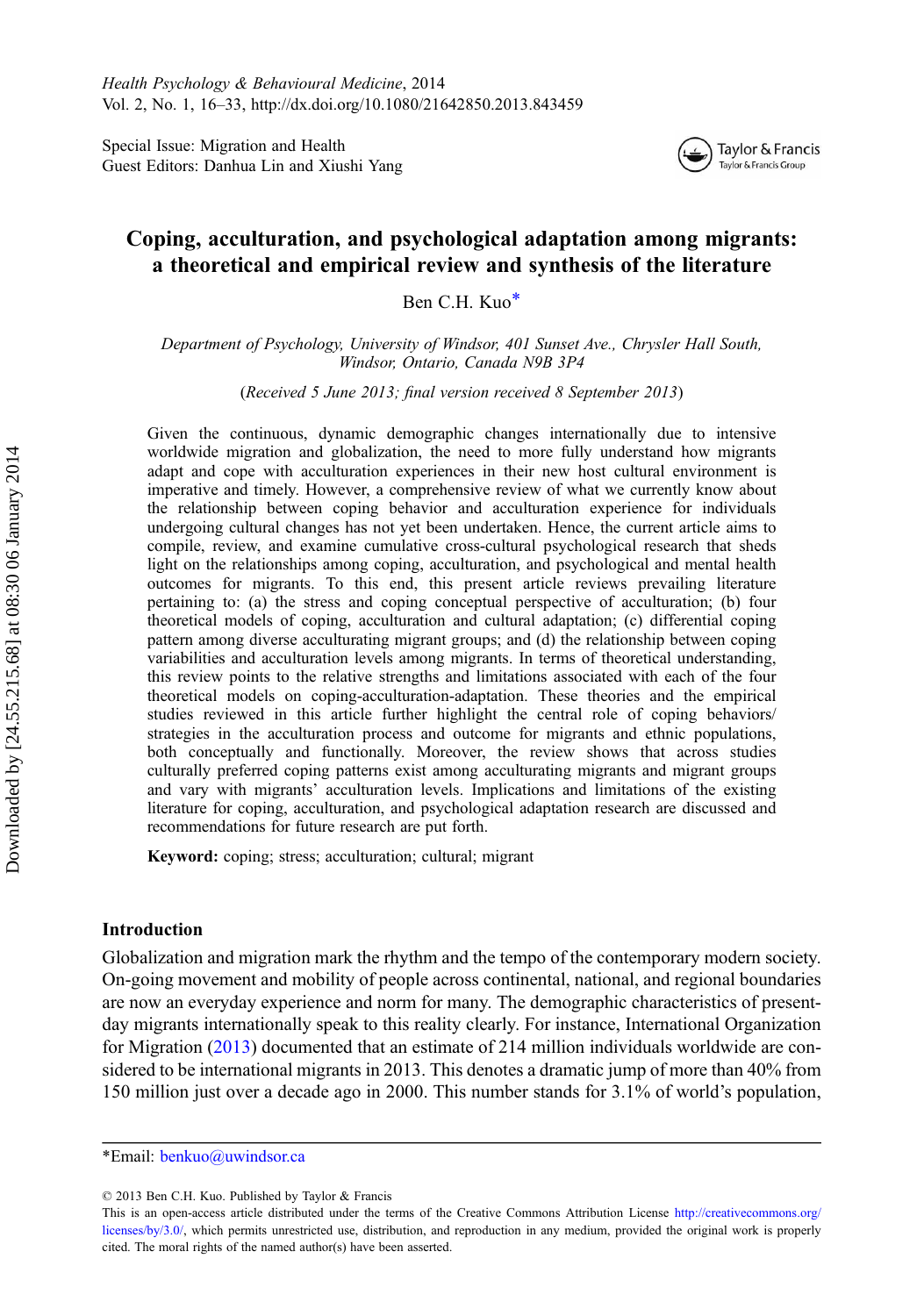suggesting one in every 33 persons in the world's population is a migrant (International Organization for Migration, [2013\)](#page-19-0). This extraordinary, continuous expansion of movement of people globally has brought about many exciting opportunities as well as unprecedented new challenges.

For the last three decades within the discipline of psychology, the research on acculturation stands as a major force of scientific inquiry that concerns directly with migration and cultural change. Specifically, acculturation research represents an overriding focus of scholarly work within cross-cultural and multicultural psychology (Sam & Berry, [2006](#page-19-0)). Despite some recent criticisms (Rudmin, [2003](#page-19-0)), acculturation theory embodies an important empirically driven and practically useful framework to help discern cultural transition for migrants moving from one cultural context/environment to another in terms of the elements, the processes, and the consequences of migration and cultural transition. Incidentally, prominent acculturation scholars (Berry, [1997,](#page-18-0) [2006;](#page-18-0) Ward, [2001\)](#page-20-0) have asserted that the principles of acculturation theory are deeply grounded in the broader psychological theory of stress and coping (Lazarus & Folkman, [1984](#page-19-0)). From this theoretical vintage point, acculturation or cultural adaptation is viewed as an inevitable process human species undergo in an effort to manage and cope with stressors and changes brought upon by migration and by being in a prolonged contact with a new, host culture (Berry, [1997\)](#page-18-0). Consequently, there exists an interwoven relationship between coping and acculturation for individuals undergoing cultural change and transition.

While there have been frequent discussions alluding to the coping-acculturation association in the existing acculturation literature, surprisingly systematic scholarly efforts to discern and integrate current knowledge on coping and acculturation for migrant populations cannot be located by this author. This observation is further underscored by the fact that scholars in this area have noted the scarcity of current research examining coping's role in cross-cultural transition generally (Ward & Kennedy, [2001\)](#page-20-0) and in the lives of recent immigrants specifically (Yakushko, [2010;](#page-20-0) Yakushko, Watson, & Thompson, [2008\)](#page-20-0).

Cast within this above context, this present article intends to survey and review prevailing psychological theories and empirical research pertaining to coping, acculturation, and psychological adaptation among migrants. In this paper, the term 'migrant' is being used inclusively, to refer to individuals who engage in *voluntary* and *involuntary* migration. This term includes immigrants, refugees, international students/sojourners, migrant works and members of ethnic minority groups (i.e. immigrants of later generations) (Bemak & Chung, [2008\)](#page-18-0). In keeping with the objectives of this special issue of Health psychology and behavioral medicine on 'Migration and Health', this review focuses specifically on the psychological and the mental health aspects of adaptation for migrants; that is, in terms of general stress, acculturative stress, perceived discrimination, etc. This article asks and attempts to address two critical questions: 'What do we currently know about coping's role and effect on the process of acculturation for and the psychological/emotional/ mental health well-being of migrants?' and, more specifically 'How does acculturation affect migrants' coping behaviors and preferences in dealing with general and acculturative stress?'. To address these questions, this article will review, summarize and evaluate current understanding and research in terms of: (a) conceptual perspectives on coping, acculturation, and psychological/ mental health outcomes; (b) four theoretical models of stress, coping, and acculturation/cultural adaptation; (c) differential coping patterns among diverse acculturating groups of migrants and ethnic populations; and (d) the relationship between coping variabilities and acculturation levels for migrants and ethnic populations. At its conclusion, this review will also discuss and offer recommendations for future research in the area of coping and acculturation for migrants.

#### Definitional and contextual issues of coping and acculturation

Research on stress and coping represents a mainstay of psychological inquiry as evidenced by the proliferation of published stress–coping studies stemming from social, clinical, and health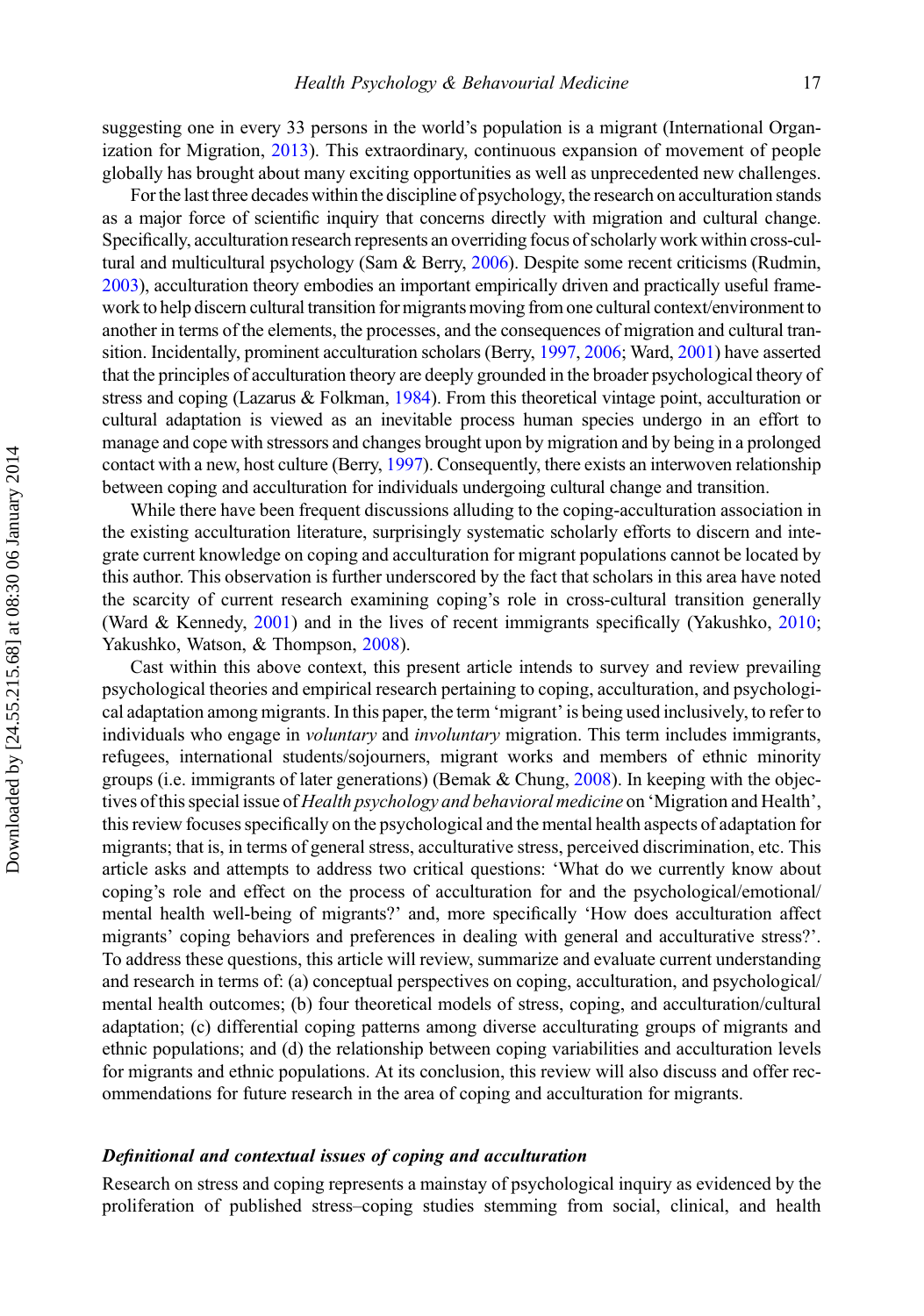psychology research over the last three decades (Aldwin, [2007;](#page-18-0) Folkman & Moskowitz, [2004\)](#page-19-0). The classic definition of coping by Lazarus and Folkman ([1984\)](#page-19-0) describes coping as: 'the constantly changing cognitive & behavioral efforts to manage specific external and/or internal demands that are appraised as taxing or exceeding the resources of the person.' (p. 141). The exceptional popularity of studying individuals' coping within psychological research can be attributed to: (a) the critical role coping plays as a mediator between the stressor or adversity and the health consequences for an individual; (b) the resultant effects coping have on the physical or psychological outcomes of an individual; (c) the complex and intricate relationship between coping and multiple psychosocial protective factors, such as social support, resilience, positive affect, and subjective well-being; and (d) the clinical implications of enhancing individuals' adaptive coping behaviors in promoting well-being (Aldwin, [2007;](#page-18-0) Kuo, Arnold, & Rodriguez-Rubio, [2013\)](#page-19-0).

While psychological research on coping and its efficacy abounds, there has been comparatively less attention and effort made to elucidate culture and its influences on the responses and the processes of coping. As a case in point, Heppner [\(2008](#page-19-0)) noted that US coping and applied problem-solving scholars have studied the subject of coping in a 'culture-blind' manner that largely overlooked the cultural context in which stress and coping occur. In response to such a criticism, there have been increasing calls and attempts, mainly by cross-cultural and cultural coping researchers, to consider culture's role and effect on the stress and coping process (Aldwin, [2007;](#page-18-0) Chun, Moos, & Cronkite, [2006;](#page-19-0) Wong & Wong, [2006,](#page-20-0) for examples). These scholarly discussions and analyses have begun to shed lights on how and why cultural differences and specificities in coping patterns and preferences exist among culturally diverse populations, including migrants across ethnic and racial lines (Kuo, [2011](#page-19-0), [2013\)](#page-19-0).

Parenthetically one way in which stress responses and coping behaviors have been conceptually and empirically linked to cultural context and influence is observed in the limited, but growing corpus of research on coping with acculturation and/or acculturative stress for individuals undergoing cultural transition (Kuo & Roysircar, [2004;](#page-19-0) Noh & Kaspar, [2003;](#page-19-0) Torres & Rollock, [2004](#page-20-0); Yakushko, [2010](#page-20-0)). In parallel to stress and coping research, acculturation research has assumed a prominent role in cross-cultural and multicultural psychological research for the past three decades (Yoon et al., [2012](#page-20-0)). Redfield, Linton, and Herskovits [\(1936](#page-19-0)) defined acculturation as a phenomenon that occurs: 'when groups of individuals having different cultures come into continuous first-hand contact with subsequent changes in the original culture patterns of either or both groups' (p. 149). As such, the advancement in acculturation research in recent time corresponds to the increasing transcontinental migration of people worldwide due to economic globalization and intergroup conflicts. This is underscored by a rise in empirical studies on the acculturation and cultural adaptation experiences of diverse groups of immigrants and refugees (Yakushko et al., [2008\)](#page-20-0), international students (Kuo & Roysircar, [2006;](#page-19-0) Popadiuk, [2009](#page-19-0)) and racial and ethnic minorities (Castro & Murray, [2010\)](#page-19-0).

Acculturation has a strong conceptual and empirical appeal in sociological and psychological research because of its hypothesized as well as demonstrated relationships to a wide array of psychosocial factors among migrants, including mental health (Yoon et al., [2012\)](#page-20-0), sociocultural adaptation (Ward & Kennedy, [2001\)](#page-20-0), acculturative stress (Kuo & Roysircar, [2004](#page-19-0); Torres & Rollock, [2004\)](#page-20-0), self identity and personality (Ryder, Alden, & Paulhus, 2000), family relationship quality (Hwang, [2006](#page-19-0)), to name a few. Lying at the core of acculturation theory is the person-environment transactional theoretical paradigm of stress and coping as propositioned by Lazarus and Folkman ([1984\)](#page-19-0) (Berry, [1997](#page-18-0); Ward, [2001](#page-20-0)). The conceptual significance of 'acculturative stress' within the acculturation theory further attests to the theory's lineage to the stress–coping paradigm (Berry, [1997,](#page-18-0) [2006\)](#page-18-0). In essence, stress and coping are conceptualized as inherent and inevitable aspects of acculturating experiences and processes for individuals undergoing the migration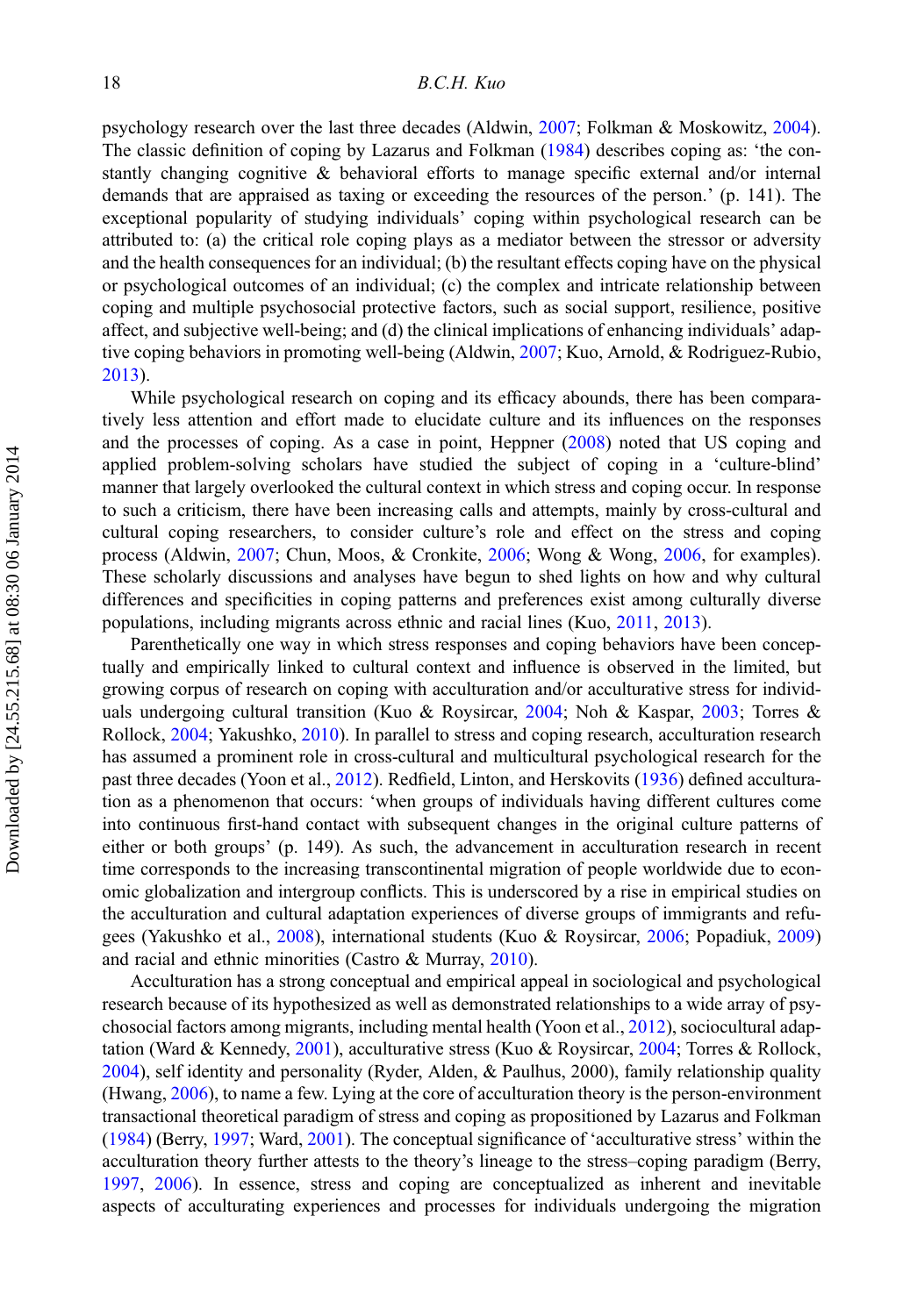process. The following sections aim to take stock of and illustrate what we currently know about the interconnections among stress, coping, acculturation, and psychological/mental health adaptation for migrant and ethnic populations.

#### Conceptualization of acculturation and adaptation from a stress and coping perspective

As mentioned previously, the conceptual principles of stress and coping theory undergird the foundation of contemporary acculturation theory and research (Berry, [1997](#page-18-0); Cervantes & Castro, [1985](#page-19-0)). Berry [\(2006](#page-18-0)) noted that cultural adaptation of migrants can be hypothesized through two distinct perspectives: the 'cultural learning/shedding' model vs. the 'stress, coping, and adaptation' model. The cultural learning model supposes that cultural adaptation occurs through migrants' learning of culture-specific skills that would enable them to negotiate their ways in the new cultural environment (Ward, [2001\)](#page-20-0). Under this framework, the emphasis is placed on teaching and training migrants or newcomers new knowledge, new language, and new intercultural skills. In contrast, the stress, coping, and cultural adaptation model has been argued to be a more flexible explanatory framework to discern acculturation because it can address acculturating individuals' responses to conflicts and stresses arising from intercultural contacts. Explicitly this latter perspective 'incorporates both characteristics of the individual and characteristics of the situation that may facilitate or impede adjustment to a new cultural milieu' (p. 413; Ward, [2001\)](#page-20-0). In fact the stress and coping perspective stands as the most popular and widely applied conceptual scheme in studying acculturation and cultural transition in the existing literature (Ward & Kennedy,  $2001$ ) and is expected to continue to dominate acculturation research for many years to come (Ward, [2001\)](#page-20-0).

According to Lazarus and Folkman's ([1984\)](#page-19-0) seminal work, the experience of stress and coping becomes most salient when individuals are faced with major life changes or challenges. Immigration or migration constitutes an example of such a major life event for migrants. Expectedly coping responses to counter stresses resulting from cultural transition are natural and inevitable aspects of acculturation and cultural change for most immigrants, refugees, international students or sojourners, and even for ethnic individuals of immigrant parents. In this regard, the existing acculturation literature has identified a constellation of acculturation-related stressors frequently faced by migrants that demand coping responses (Bemak & Chung, [2008](#page-18-0); Castro & Murray, [2010;](#page-19-0) Kuo & Roysircar, [2006](#page-19-0)). In a recent literature review, Yakushko et al. [\(2008](#page-20-0)) summarized stressors commonly faced by immigrants and refugees. They include: (a) pre-migration stressors, such as previous experiences with violence, conflict, and trauma, and fear associated with migrants' flight; and (b) post-migration stressors related to relocation, mental and physical health problems, acculturative stress, loss of social status and contact, and oppression by the host society. Moreover, Lazarus and Folkman ([1984\)](#page-19-0) assert that different individuals facing a stressor of similar nature can have divergent experiences and physical and psychological reactions, due to individuals' predispositions in: (a) primary appraisal – the extent to which a stressor is viewed as a threat; and (b) secondary appraisal – the evaluation and assessment of one's resources to respond to the stressor. This second level of appraisal speaks directly to coping strategies that would most likely be evoked in dealing with the target stressor by the individual and would subsequently impact the person's well-being and adaptation.

Following this hypothesized stress–coping–acculturation relationship, it is not unexpected that coping plays a central role in major contemporary theories of acculturation and cultural adaptation. As explicated by Berry ([2006\)](#page-18-0), the terms 'stress' and 'coping' bear significant theoretical implication and meaning in discerning how migrants deal with negative experiences arising from intercultural contacts. People are viewed as having the potential to cope with stressors to achieve 'a variety of outcomes (adaptations), ranging from very negative through very positive' (p. 43,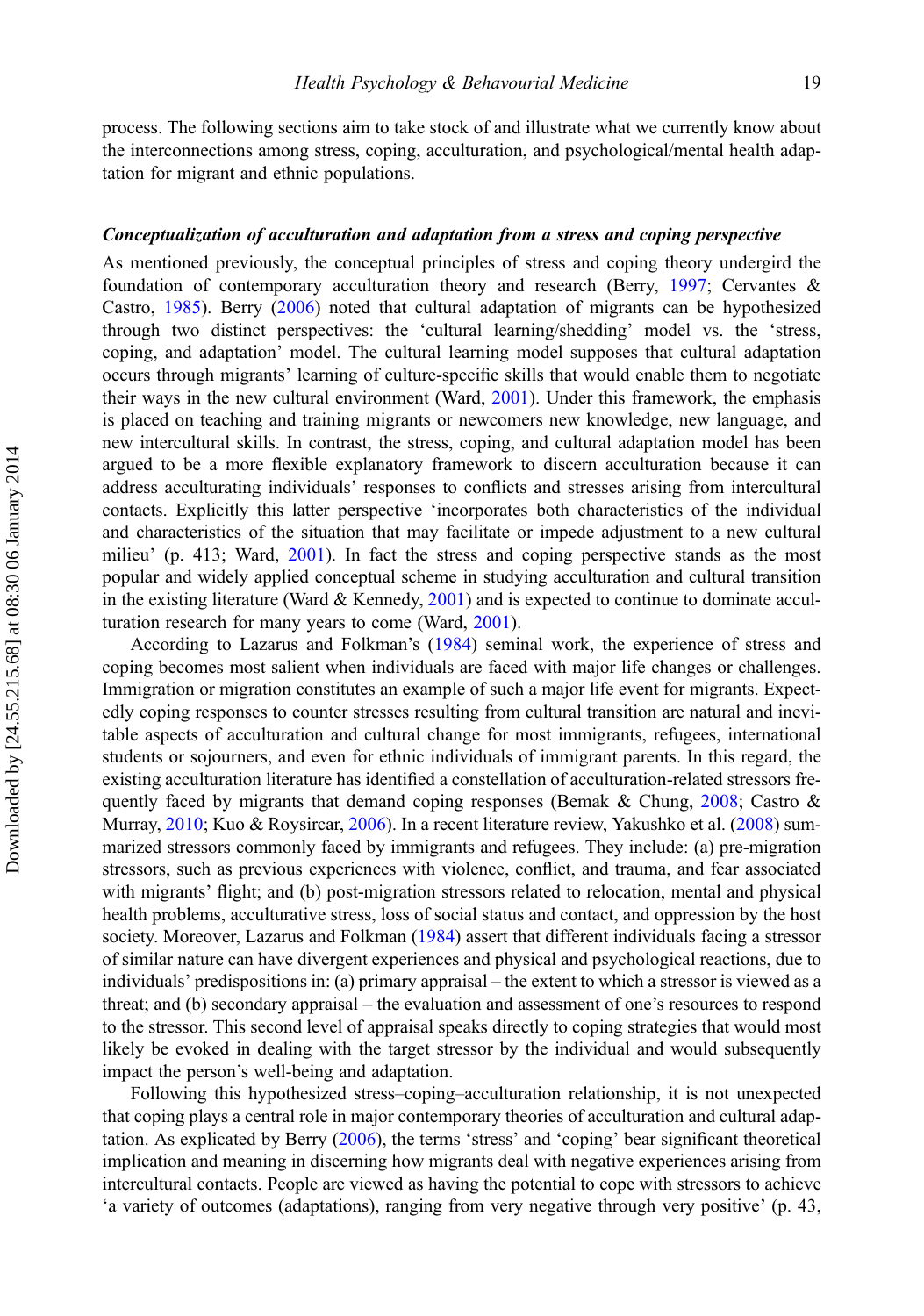Berry, [2006\)](#page-18-0). To further explore and elucidate the above described relationships, this article will now turn to consider the hypothesized links among stress, coping, acculturation, and adaptation of migrants from four existing theories.

#### Theories of coping, acculturation, and adaptation

A careful search of the existing psychological research by the author reveals that there are only a handful of comprehensively articulated conceptual models of acculturation or cultural adaptation currently in the published psychological literature. Specifically four of these theoretical models were identified to have specifically implicated and hypothesized coping behaviors in the process and the outcome of migrants' long-term acculturation and adaptation. Given the specific objective of the current paper on coping and acculturation, these theoretical models will be described and reviewed with a specific focus on the hypothesized role and the function of coping in relation to migrants' acculturation and adaptation. For a fuller and more comprehensive discussion on each of these theories, readers are encouraged to refer to the original publications of these theories. These acculturation theories are presented chronologically in the order in which the theories were published.

## Multivariate stress–mediation–outcome model for Mexican Americans by Cervantes and Castro ([1985\)](#page-19-0)

Richard Cervantes and Felipe Castro's ([1985\)](#page-19-0) stress–mediation–outcome theory is among the earliest conceptual model of cultural adaptation in the literature. It addresses the relationships among stress, stress responses, and mental health consequences for immigrants. The model was established based on an extensive review of psychology literature on Mexican Americans. As Cervantes and Castro noted, their conceptual attempt was intended to capture and examine factors of 'clinical importance in prompting a better understanding of the experience of stress and its relationship to various forms of psychopathology' (p. 2) for Mexican Americans. Stemming from this objective, this model highlights the impact of the stress–coping–adaptation for Mexican Americans in terms of 'mental health' outcomes and implications for clinical interventions.

This multivariate model conceptualizes cultural adaptation of Mexican American immigrants and their children as an interplay among five 'generic factors': (a) potential stressors; (b) appraisal; (c) external mediators; (d) internal mediators; and (e) coping responses. Under the first factor, potential stressors, Cervantes and Castro ([1985\)](#page-19-0) contended that common stresses experienced by Mexican American immigrants can include stresses associated with the demand of cultural changes, loss of status for immigrants, and/or economic difficulties such as poverty. Appraisal entails a cognitive evaluation of the extent of the stressor in question. These authors postulated that this stress appraisal interacts with and is affected by a whole host of external factors (e.g. family support, non-family support, and mental health services) and internal factors (e.g. personality traits, gender role, etc.) associated with an immigrant. Finally, coping responses are believed to act as a secondary mediator between appraisal, internal factors, and external factors on the one hand, and short- and long-term mental health and adaptation consequences (e.g. depression, psychological distress, and substance abuse) on the other for Mexican American immigrants.

On the basis of their proposed multivariate stress–mediation–outcome model, Cervantes and Castro ([1985\)](#page-19-0) advocated cross-cultural research to incorporate all of the hypothesized variables and to test the pathways among them in acculturation research with Mexican American populations. They further stressed the need to identify and study culture-specific stress appraisal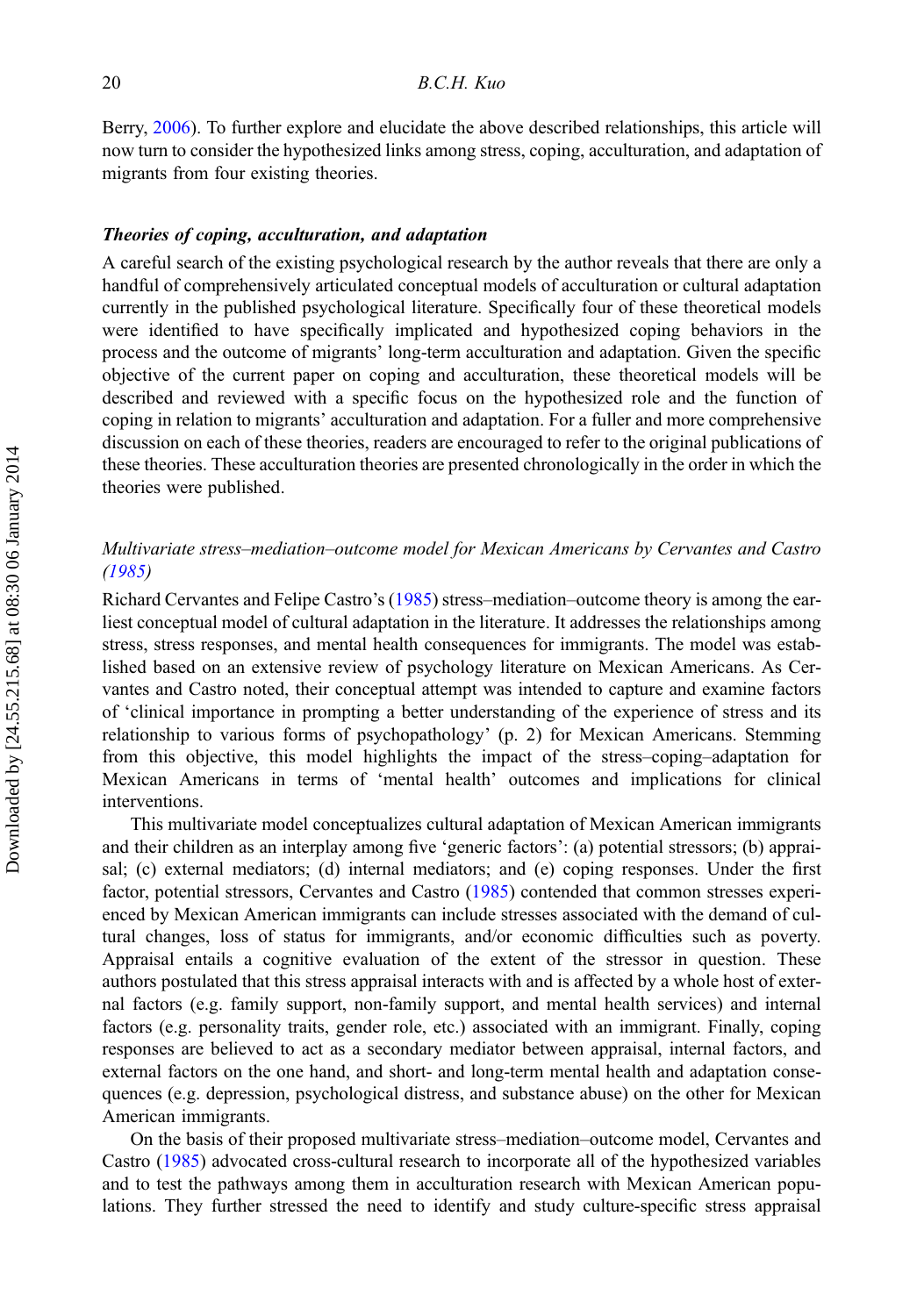processes and coping patterns among subgroups of Mexican Americans during the process of acculturation and cultural adjustment. They also urged cross-cultural research to investigate the appraisal and the coping processes of Mexican Americans in comparison with other ethnic groups in the USA. Even though Cervantes and Castro's ([1985\)](#page-19-0) Multivariate stress–mediation– outcome theory of cultural adaptation has been published for nearly two decades, it is not clear if or to what extent this model has been applied to empirically study coping and acculturation for Mexican Americans or any other cultural groups. However, a recently modified and expanded version of Cervantes and Castro's theory is found in a newer theoretical model proposed by Castro and Murray ([2010\)](#page-19-0) and it will be reviewed latter in this section

## Acculturation strategies framework by Berry ([1997\)](#page-18-0)

Berry's ([1997\)](#page-18-0) formulation of cultural adaptation represents the pioneering and the most influential work on acculturation. Berry's [\(1997](#page-18-0)) seminal theory of acculturation is grounded in Lazarus and Folkman's ([1984\)](#page-19-0) early work on stress and coping. At one level, the four 'acculturation strategies', assimilation, separation, marginalization, and integration, adopted by acculturating groups or individuals is said to embody the coping attempts they adopt to manage their relationship with the host/dominant cultural group (Berry, [1997,](#page-18-0) [2006\)](#page-18-0). The theory further distinguishes acculturation in terms of 'group-level' and 'individual-level' impacts. In the model, specific group-level factors and individual-level factors occur prior to and during acculturation can act on the process and the outcome of migrants' adaptation. At the group level, on the other hand, coping behaviors are manifested through the following process. Acculturation group undergoing cultural transition first appraise the adjustment-related stressors then come up with coping strategies to deal with these stressors. The selected coping behaviors will act on the stressor and produce certain effects. This will subsequently lead to long-term outcomes for the group, ideally in a successful adaptation.

At the individual or psychological level, the theory points to a set of moderating variables for a person prior to acculturation; these encompass an individual's age, gender, education, pre-acculturation, status, migration motivation, expectations, cultural distance (language, religion, etc.), and personality characteristics (locus of control, flexibility). In addition, individual-level moderating variables occurring during acculturation can include phase of acculturation (length of time), acculturation strategies (attitudes and behaviors), coping strategies and resources, social support, and social attitudes (prejudice and discrimination) (Berry, [1997\)](#page-18-0). It is at this juncture of the acculturation process Berry' model stresses the particular importance of coping. Coping is necessary for migrants to deal with psychological difficulties during acculturation and can lead to migrants' eventual adaptation in the new culture (Berry, [2006\)](#page-18-0).

According to Berry's theory [\(1997](#page-18-0), [2006](#page-18-0)), the first type of adaptation involves 'behavioral shift' on the part of the acculturating individual, to adopt the ways of the dominant culture in order to reduce stress or intergroup conflict. The second type pertains to 'psychopathology' which typically refers to unsuccessful coping and acculturation experience on the part of the individual and it can lead to high stress, such as in the form of separation (withdrawal) or marginalization. The third and final type of adjustment involves 'acculturative stress' which refers to a source of stress commonly faced by immigrants, refugees and indigenous people when coming in contact with members of the outside, dominant cultural group (Berry, Kim, Minde, & Mok, [1987\)](#page-19-0). Acculturative stress is characterized by negative behavioral and emotional reactions attributable to the process and experience of adjusting to a new cultural milieu (Berry et al., [1987\)](#page-19-0). Berry ([2006\)](#page-18-0) observed that to respond to acculturative stress, individuals use a wide range of coping methods from adaptive to non-adaptive strategies, and these coping variabilities can lead to varying levels of acculturative stress experienced by migrants.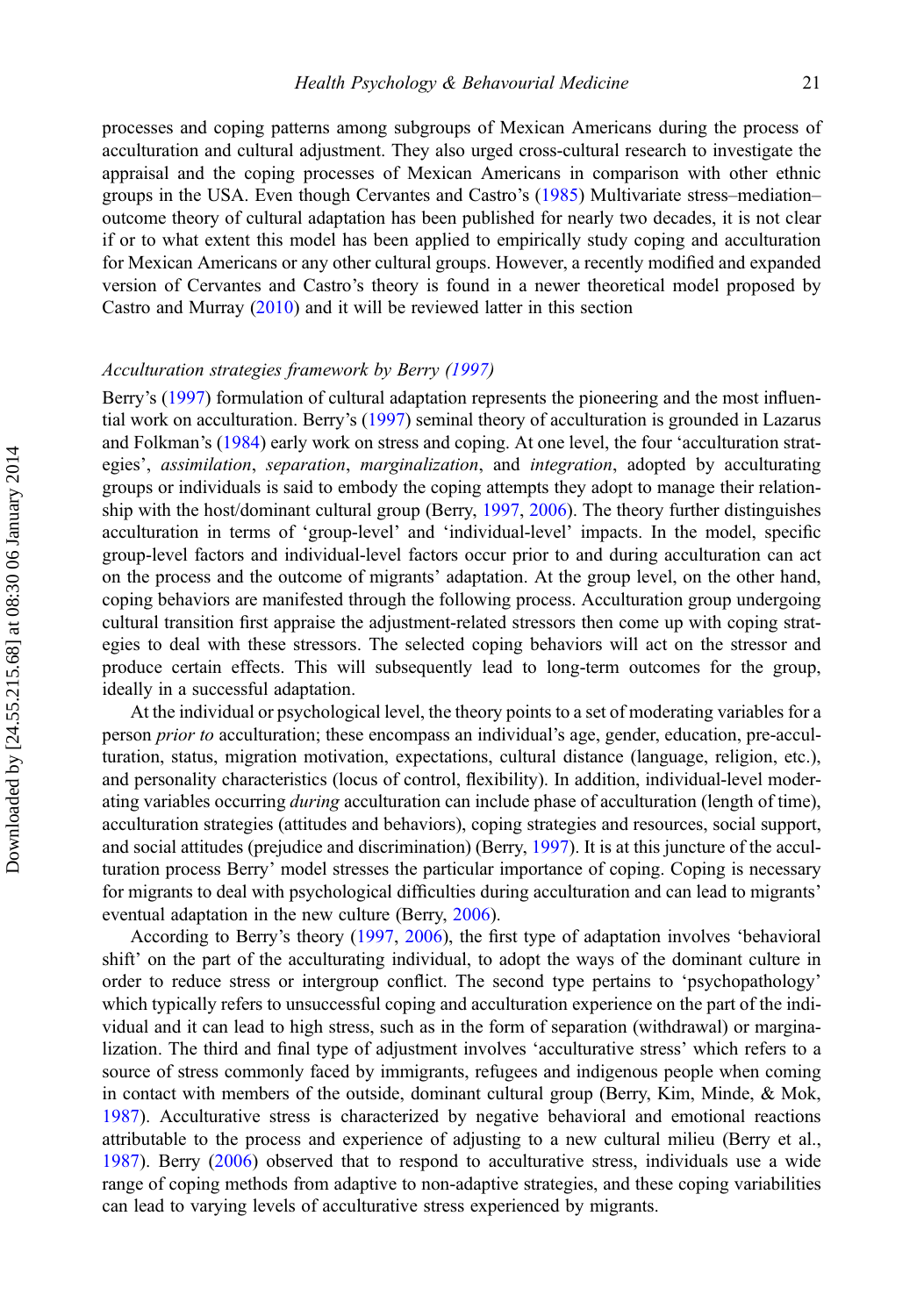#### 22 B.C.H. Kuo

In short, Berry's acculturation strategies theory stipulates that the quality of acculturation for a migrant in the host/dominant cultural environment is contingent upon his/her ability to cope appropriately and effectively with stresses associated with cultural adaptation. Berry called for further research to expound on the relationships between the four acculturation strategies, *assim*ilation, separation, marginalization, and integration, and the three major types of coping, problem-focused, emotional-focused, and avoidance coping. Without a doubt Berry's acculturation strategies theory embodies the cornerstone of acculturation research and is widely cited and researched both within the field of psychology and beyond (Sam  $\&$  Berry, [2006\)](#page-19-0). As such, in comparison with the other three acculturation and cultural adaptation theories reviewed in this section, Berry acculturation strategies theory is clearly the most extensively applied and empirically investigated acculturation model.

#### Resilience-based stress–appraisal–coping model by Castro and Murray [\(2010](#page-19-0))

Building on and expanding upon Cervantes and Castro's [\(1985](#page-19-0)) original stress–mediation– coping model discussed earlier, Castro and Murray [\(2010](#page-19-0)) proposed a newer and more refined developmental model of stress, coping, and acculturation/cultural adaptation. Unlike its earlier predecessor, Castro and Murray's ([2010\)](#page-19-0) stress–appraisal–coping scheme is grounded in the theory and research of resilience and it conceptualizes coping and cultural adjustment within a longitudinal, temporal, and developmental framework. Within this perspective 'resilience' or 'positive cross-cultural adaptation' is defined as the outcome of adaptation resulting from migrants' 'persistent efforts at coping with multiple and often chronic stressors encountered within the new environment' (p. 376; Castro & Murray, [2010](#page-19-0)). Cultural adaptation process is further stipulated as the 'resilience trajectory' – a pathway through which migrants undergo in their host society over time. Hence, coping abilities and resources on the part of migrants are viewed as essential in fostering and facilitating their resilient psychosocial adjustment. Hence coping plays a central role in this resilience-based stress–appraisal–coping conceptual framework.

In particular, this developmental model highlights the following aspects of coping and cultural adaptation. First, Castro and Murray ([2010\)](#page-19-0) hypothesize that migrants' resilience in cultural adaptation is a product of the interactions among multiple individual, familial, and community factors. This is because these factors bear dynamic influences on migrants' process of settlement as they enter into a new cultural context. Second, the model submits that the adaptation pathway of migrant newcomers unfolds across eight phases/domains: (a) condition in homeland; (b) migration context; (c) new environment; (d) challenging events; (e) adaptation responses; (f) return migration; (g) short-term outcomes (e.g. sociocultural integration or assimilation into the host society); and (h) long-term outcomes (e.g. economic or educational advancement or family or personal well-being).

The salience of stress and coping is particularly highlighted within the domains of 'challenging events' (phase d) and 'adaptation responses' (phase e). Under 'challenging events', Castro and Murray [\(2010](#page-19-0)) observed and contended that key stressors faced by immigrants can arise from having to face racial/ethnic discrimination, novel opportunities, illness, growth milestone, and unexpected or uncontrollable happenstance. These authors asserted that the extent to which immigrants appraise these events, in terms of opportunity vs. threat, would ultimately determine their well-being (i.e. distress, mental disorders, and health problems). In view of these stressors, resilient coping behaviors are manifested under the next phase, the 'adaptation responses' domain, when coping attempts are activated to deal with the emerging stressors. While in Berry's ([1997\)](#page-18-0) acculturation theory coping behaviors are defined in specific terms (i.e. problemfocused, emotion-focused and avoidance coping) as reviewed in the last section, Castro and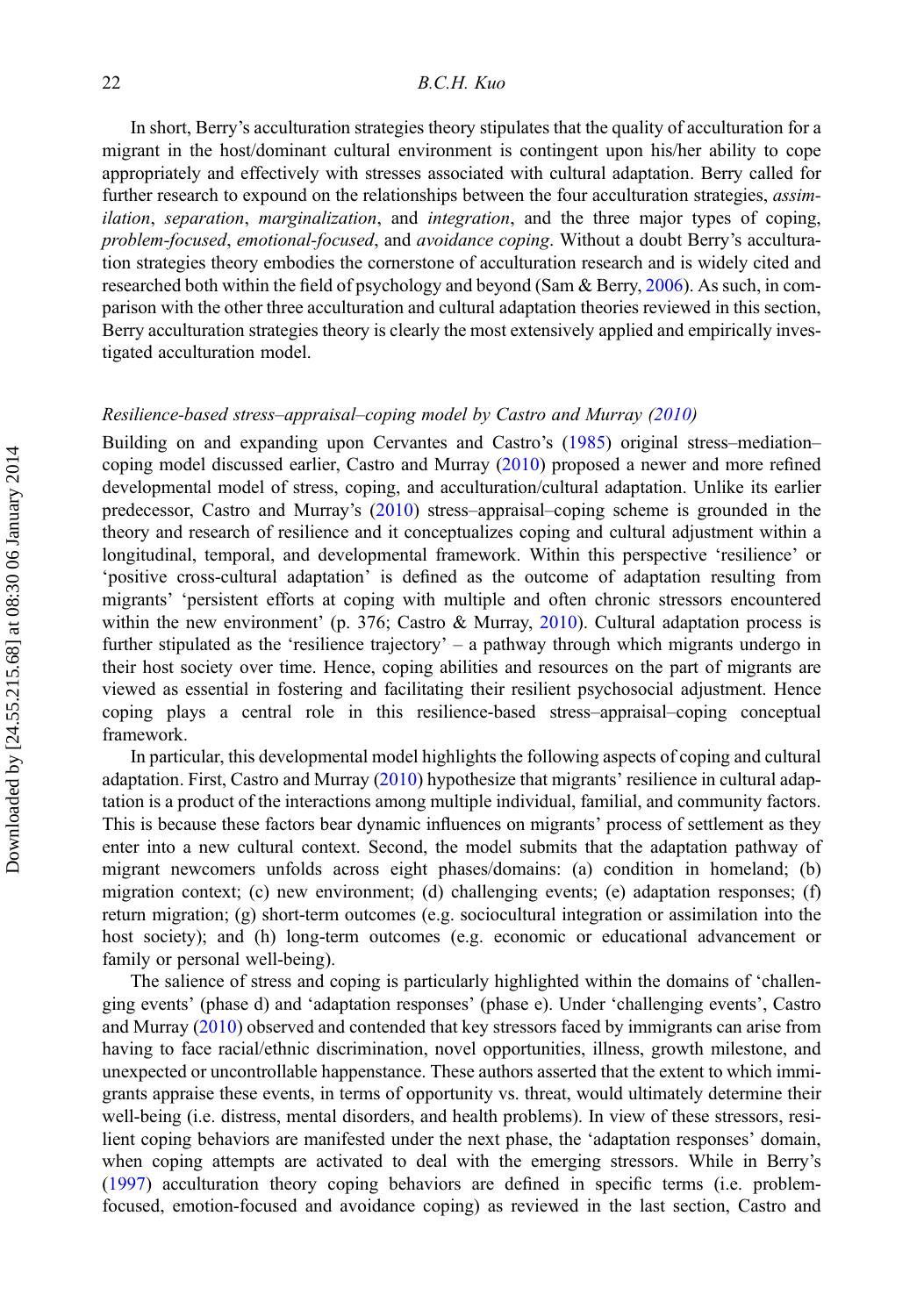Murray ([2010\)](#page-19-0) conceptualize resilience coping more broadly in their stress–appraisal–coping model. That is, resilience coping behaviors pertain to immigrants' personal competence or skills that can enable them to attain desirable goals and favorable short- and long-term adaptation outcomes (phase g and h). These can include immigrants' ability to effectively engage in decision-making, self-control and self-regulation.

#### Stress and coping grounded theory for recent immigrants by Yakushko ([2010\)](#page-20-0)

While the foregoing theoretical propositions on coping and cultural adaptation are predominated by conceptual analysis and synthesis of the literature and, in some cases, field or clinical observations, the final model proposed by Yakushko [\(2010](#page-20-0)) reviewed was directly derived from an empirical qualitative study of immigrant participants. Specifically, this Stress and Coping theory was developed based on a grounded theory approach by interviewing immigrant leaders in a Midwestern city of the USA. From this standpoint, this 'bottom-up' and data-driven approach, going from data to findings to a theoretical framework, makes this Stress and Coping framework particularly unique. As contended by the author the primary intent of the research was to generate 'an integrated and empirically derived model that seeks to bring together information obtained directly from the immigrants and its leaders' (p. 257; Yakushko, [2010](#page-20-0)) and to address how immigrants respond to diverse stressors during their adjustment in the new host cultural environment.

The author and her research team interviewed 20 representatives from various ethnic immigrant communities which included Latin American, Middle Eastern, African, Asian, and Eastern European groups residing in Lincoln, Nebraska. On the basis of their qualitative data analysis, the author proposed a process model of coping and acculturation/cultural adaptation that comprises of five domains: (a) causal conditions (reasons, status, and expectations associated with migration); (b) central phenomenon (sources and types of stress); (c) coping patterns (constructive vs. detrimental coping methods); (d) context (individual to family to community context); (e) intervening conditions (available resources and context-specific values); and (f) adaption consequences (cultural, family, social, legal, health, work/educational, or empowerment outcome) (Yakushko, [2010](#page-20-0)).

Within this framework, acculturation-related stresses are identified in the second step of the cultural adaptation process, namely the 'central phenomenon'. This process is followed by immigrants' coping efforts to respond and manage these stressful experiences as indicated in the third step of the process under 'coping patterns'. Yakushko's ([2010\)](#page-20-0) findings pointed to broad categories of coping behaviors used by the immigrant participants, which included the use of 'individual values', 'connections', 'giving', 'personal development', 'distractions', and 'helpseeking' by immigrants. This theory hypothesizes that immigrants' selective coping strategies act as the critical 'mediators' between stress (in the 'central phenomenon' step) and the adaptation outcomes (in the final 'consequences' step). Importantly, the author noted that the quality of the coping methods used by immigrants can be either constructive/adaptive or detrimental/maladaptive. Furthermore, a given coping strategy, such as coping through religion and spirituality, can have either constructive (e.g. being used as a motivating method for change) or detrimental (e.g. being used as an avoidance) effects on immigrants depending on how it is being applied in the face of the stressor. Given that Yakushko's [\(2010](#page-20-0)) stress and coping grounded theory was generated based on a single qualitative study with migrant participants in a very specific geographical area in the USA and that it is a relatively new conceptual scheme, the broader relevance and applicability of the theory to coping and cultural adaptation of migrants elsewhere awaits further empirical verification. Clearly, more research on this theoretical model is needed.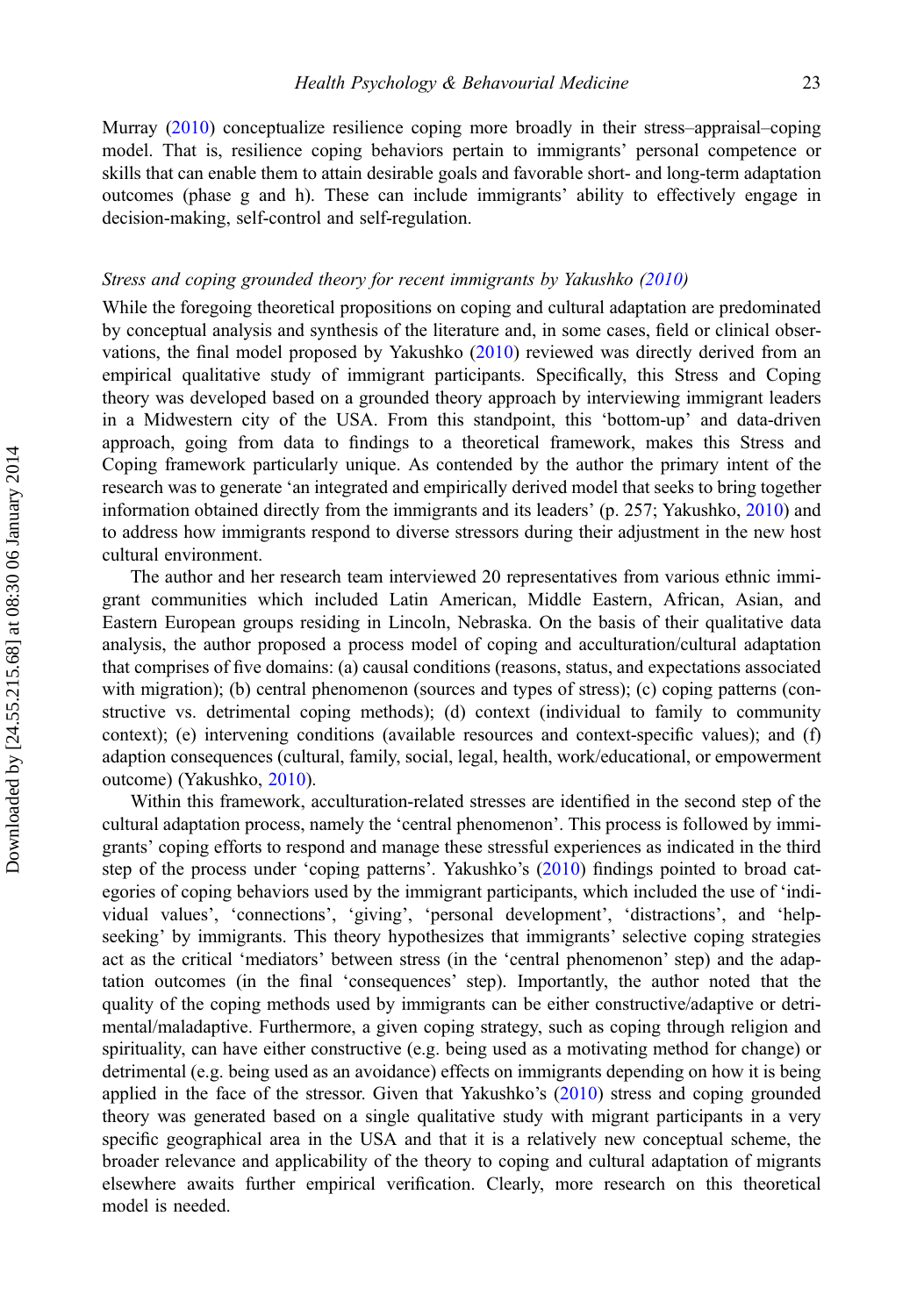#### Summary and evaluation of the theoretical and conceptual models

As a whole, all four models are credited for assuming a comprehensive, 'ecological' perspective in accounting for the interactions between characteristics within the acculturating individual's 'personal system' and external forces in the person's environment when considering coping and cultural adaptation. Berry's model is particularly helpful in highlighting the attitude of the host society in affecting the acculturating individual's stress experiences and the acculturation strategy the person is likely to adopt in response. The model also goes further by identifying and characterizing the phenomenon of acculturative stress – a common source of stress that demands and evokes migrants' coping responses. On the other hand, Yakushko's [\(2010](#page-20-0)) model is valuable in identifying and categorizing diverse range of coping behaviors often used by immigrants in responding to cultural changes. The author does so by describing these coping methods in explicit terms. This type of information is especially useful for coping researchers when delineating and assessing migrants' coping repertoires (Kuo, Roysircar, & Newby-Clark, [2006](#page-19-0)).

Castro and Murray's [\(2010\)](#page-19-0) theory is enlightening in that it introduces 'resilience', a characterlogical attribute, to help understand and explain why some migrants enjoy faster and more successful cultural adaptation than others. They do so by framing the cultural adaptation process from a developmental perspective. At the same time, this theory also leaves unanswered questions about the role and the extent of personal predispositions (i.e. resilience trait) play in predicting the quality of acculturation/cultural adaptation among different migrants. Finally, while Cervantes and Castro's ([1985\)](#page-19-0) model stands as a pioneering attempt to discern the stress–coping–mental health association for immigrants, the model was ethnospecific for Mexican Americans and it was grounded in earlier literature in this area. Thus, the model's applicability to more recent Mexican Americans and other non-Mexican American migrants is not clear at this point.

That being said, the foregoing review of the four theoretical models is nonetheless a valuable starting point for researchers to move towards a greater integration of theory, research, and practice that concern with coping, acculturation, and adaptation for migrants. In particular, these models lay out broad structural and conceptual 'roadmaps' to aid researchers and practitioners in better understanding otherwise highly complex and intricate interactions among these and other adjustment- and adaptation-related variables.

#### Empirical research on coping and acculturation

Theoretical models like the ones reviewed above offer predictions in the relationship among stress, coping, acculturation, and psychological adaptation for migrating individuals. According to Berry's ([1997](#page-18-0)) acculturation strategies framework, for instance, an individual undergoing cultural transition is likely to experience significant changes in language, behaviors, cognitions, personality, identity, attitudes, psychological well-being; he or she is also regularly confronted with stress that demands coping to respond to the flux of changes (Berry, [1997](#page-18-0); Redfield et al., [1936;](#page-19-0) Zheng & Berry,  $1991$ ). On the basis of this assertion, other scholars have hypothesized that: (a) migrants' preferred patterns of coping behaviors used to manage and counter their stresses, either general or adjustment-related stresses, should vary depending on migrants' extent of acculturation levels and the acculturation strategies they adopt; and (b) these preferred coping strategies would have varying impacts on migrants' psychological and mental health well-being (Kuo et al., [2006;](#page-19-0) Ward, [2001](#page-20-0)).

Grounded in these observations with the intent to bridge the current theories to empirical research on coping, acculturation, and psychological adaptation, this paper now turns to examine relevant empirical studies on coping and acculturation among various migrant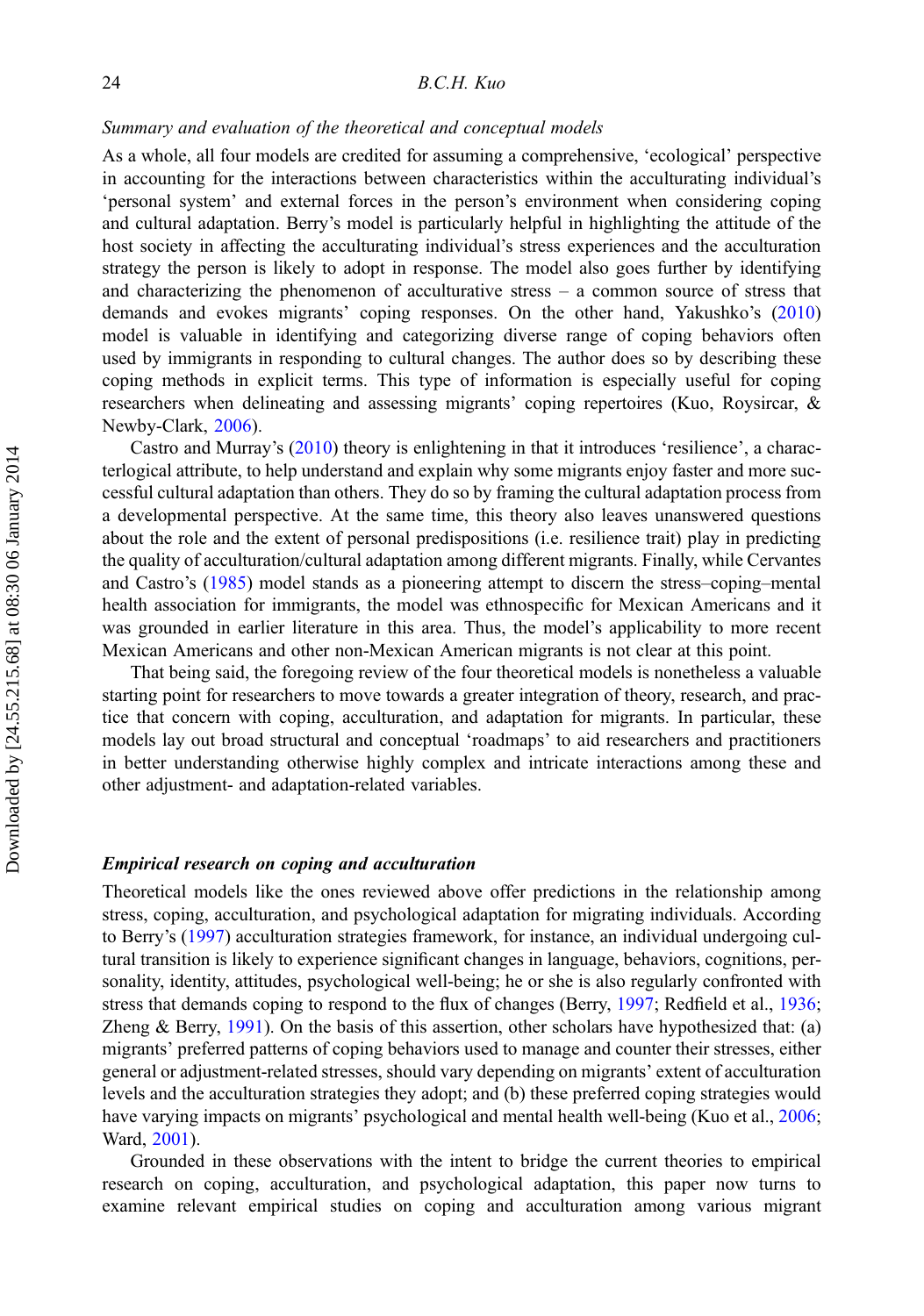populations. Specifically, the ensuring section of this review narrows its focus on published studies in English that had: (a) investigated the characteristics of coping behaviors of various acculturating groups; (b) examined and implicated the role of coping in relation to acculturation for the immigrant group or groups under study; and (c) assessed the impacts of coping on acculturation of migrants in terms of psychological, mental health, and related outcomes.

To identify the most relevant published studies for this review, a thorough search was conducted on the most comprehensive psychological bibliographic database, PsychInfo. Multiple combinations of keywords, including 'acculturation', 'cultural adaptation', 'cultural adjustment', 'coping', and 'stress response', were entered in the database for the search. Further, published articles familiar to the author of this article and had met the inclusion criteria stated above were additionally included in the review. These efforts yielded a limited number of published articles on the topic. For heuristic purposes, they are organized and presented in two categories: (a) studies that compared cultural group differences in coping patterns and preferences; and (b) studies that examined coping's relationship to measured or inferred acculturation levels/statues of migrant groups.

### Differences in coping patterns and preferences among acculturating migrant groups

The earliest empirical evidence pointing to the association between preferred patterns of coping and acculturation stems from between-cultural group comparative studies on coping behaviors. As a case in point, Mena, Padilla, and Maldonado ([1987\)](#page-19-0) examined the coping patterns among immigrant college students of four different generation statuses in the USA. The results showed that the generation status of immigrant students had an effect on their experiences with acculturation stress as well as on the kinds of coping strategies they preferred. The late immigrant group reported a greater use of active coping methods than individuals from early immigrant and later-generation backgrounds. In contrast, the second- and the third-generation immigrant participants reported to utilize more social network as a coping method as compared to the first- and the mixed-generation groups. The authors surmised that being more acculturated in the US secondand third-generation immigrants would likely have more interpersonal and social resources at their disposal for coping with stress. Similarly, in a Canadian study of cultural adjustment among individuals of varying immigration statuses, Zheng and Berry [\(1991](#page-20-0)) found that Chinese sojourners, being the most recent and the least acculturated newcomers to Canada, reported more areas of stresses and problems (e.g. homesickness, loneliness, etc.) than Chinese Canadian students, and European Canadian students. The same group also used more positive coping (e.g. more tension reduction and information-seeking), and less passive coping (e.g. wishful thinking and self-blame) than European Canadian students.

The nature of stress and coping has also been found to be related to acculturation among different groups of student population distinguished by their immigration statuses. For instance, Chataway and Berry [\(1989](#page-19-0)) investigated the relationship between coping and cultural adaptation among university students of Hong Kong Chinese, French Canadian, and English Canadian backgrounds. In this study, it was shown that as compared to French and English Canadian students, Hong Kong Chinese students being less acculturated than the other two groups reported greater acculturative stress (e.g. anxiety, prejudice, adjustment difficulties, and social support) as predicted. This latter group also used coping strategies differed from Canadian students and were more likely to engage in less positive thinking and less tension reduction coping methods in dealing with their stress. The same group further demonstrated poorer adaptation outcomes as compared to the French and English Canadians. That is, Chinese students showed poorer health and lower satisfaction with their coping abilities. Collectively, these three studies above suggest that cultural group differences in coping patterns can be affected by migrants' generation status and their immigrant status, both of which are proxy variables for acculturation.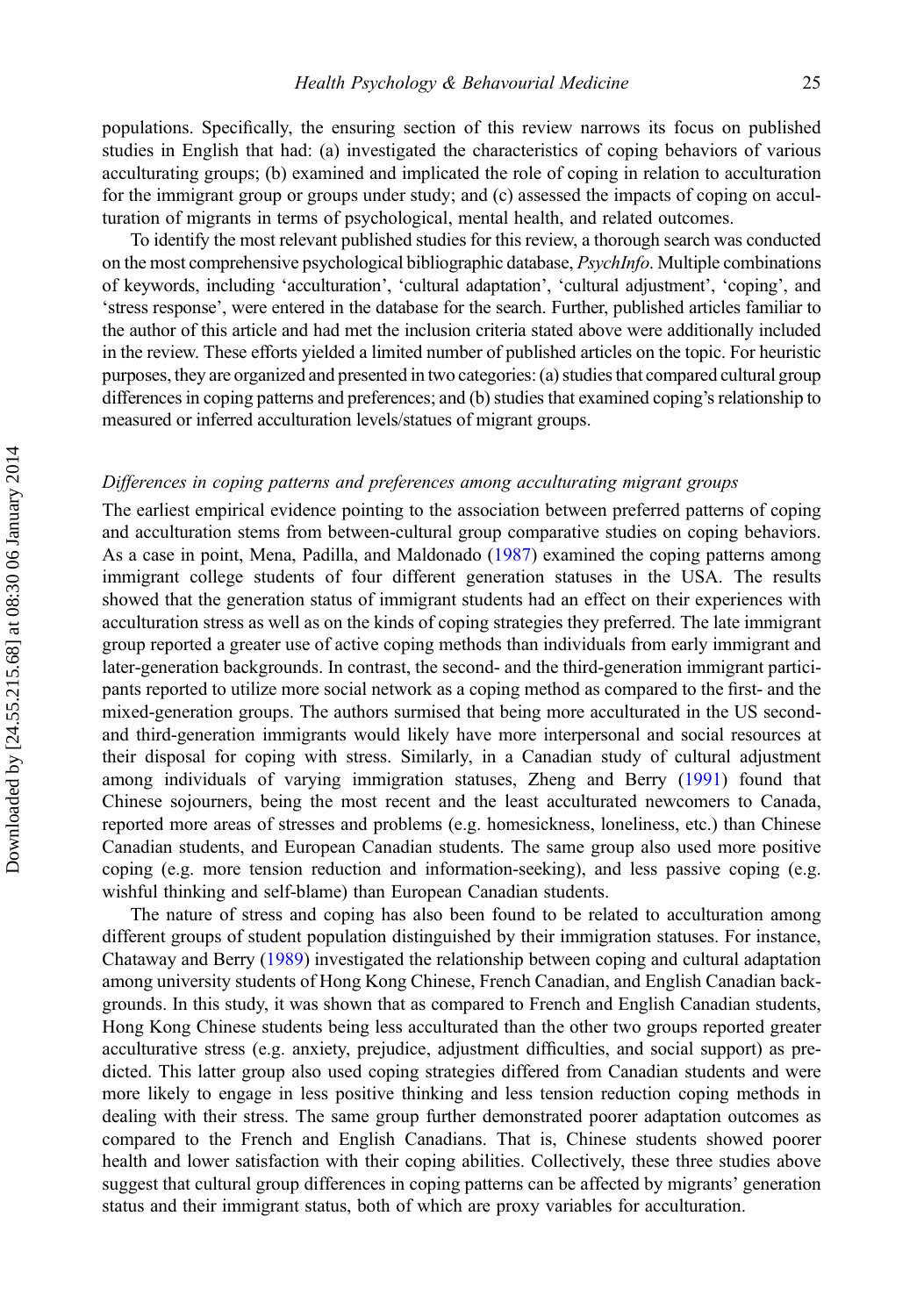Other coping and acculturation studies have focused on differential coping repertoires and their effects on adjustment among migrants of differing acculturation levels within the same ethnic group. In a study by Noh and Kaspar [\(2003\)](#page-19-0), the authors investigated the role of coping, acculturation and ethnic support in moderating the relationship between acculturative stress (i.e. perceived discrimination) and depression in a sample of Korean immigrants in Toronto, Canada. When the effect of coping in responding to perceived discrimination on depression was examined, among more acculturated Korean immigrants, the use of problemfocused coping strategies were found to be helpful in buffering the negative impacts of discrimination on these individuals (Noh & Kaspar, [2003](#page-19-0)). However, for less acculturated Korean immigrants, the same coping methods did not produce the same effect. The authors stipulated that coping preference and effectiveness vary for immigrants with different degrees of acculturation and social resources. In particular, it was reasoned that with increased levels of acculturation, Korean immigrants' choice of coping responses to discrimination might have approximated to the normative coping pattern (i.e. problem-focused coping) of the more individualistic host Canadian society.

In a unique qualitative study, Yoshihama ([2002\)](#page-20-0) examined coping responses to domestic violence faced by Japanese women of different acculturation backgrounds living in the USA. The author found that the US-born Japanese battered women utilized more active means of coping methods (e.g. confronting the perpetrator or seeking help from friends) and considered active coping more effective than their less acculturated, Japanese-born battered counterparts in dealing with domestic violence. In contrast, the Japanese-born group adopted more passive coping strategies, including minimizing one's problem or focusing their attention on the positives of the abuser, than their more acculturated US-born counterparts. Interestingly, while US-born women's perceived effectiveness in their active coping was also linked to lessened psychological distress, the opposite effect was true for Japanese-born battered women. The latter group found the same active coping approach to be linked to more psychological distress for them. In fact, Japanese-born women's perceived effectiveness in passive coping was linked to lessened psychological distress, but the same approach had no effect for US-born Japanese women. The author hypothesized that for the Japanese-born battered women active, problem-oriented coping is intrinsically not compatible with traditional Japanese cultural values, even in the case of dealing with partner violence. The study points to the effect of within-group variability in coping preferences as a function of immigrants' nativity status (native vs. foreign-born) and the implied differences in the socialization and acculturation among these immigrant women.

Together Noh and Kaspar's ([2003\)](#page-19-0) and Yoshihama's ([2002\)](#page-20-0) studies suggest that not only can migrants with varying acculturation experiences differ in their typical patterns of stress responses and coping, but also the functional utility of various coping strategies can have divergent effects on migrants depending on their extent of acculturation. Conceptually, these results lend valuable support to Yakushko's [\(2010\)](#page-20-0) Stress and Coping Grounded Theory discussed earlier. The theory stipulates that the coping patterns (domain c) of immigrants with different migration and acculturation statuses would be affected by specific contexts (domain d; e.g. ethnic and cultural contexts) and intervening conditions (domain e; values and resources) associated with their specific acculturation backgrounds. In another word, migrants with different degrees of cultural experiences in the host culture (e.g. native vs. foreign-born immigrant) are expected to cope with a similar stress differently because they are shaped by divergent cultural forces, expectations, values and available resources. Thus, these findings are encouraging from the empirical as well as the theoretical standpoint as they offer some initial evidence in support of a social, cultural, and contextual model of coping (Aldwin, [2007;](#page-18-0) Folkman & Moskowitz, [2004](#page-19-0); Heppner, [2008](#page-19-0)) and are consistent with the conclusions of recent reviews on cross-cultural and cultural coping literature (Kuo, [2011,](#page-19-0) [2013](#page-19-0)). However, the number of existing empirical studies on this subject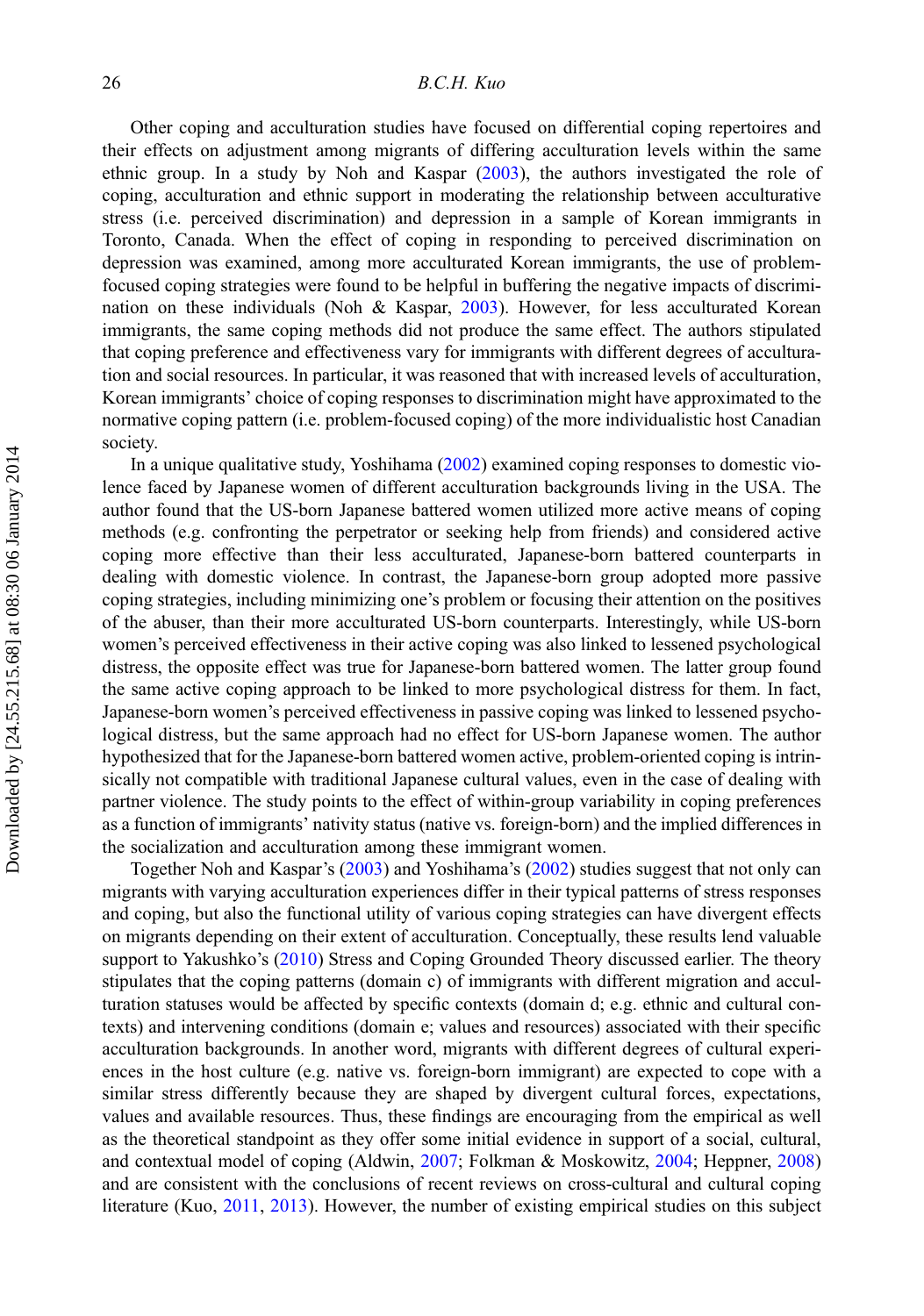matter is still quite limited and the findings should be viewed as preliminary and taken with caution.

### Coping variations as a function of varying degrees of acculturation among migrants

Another collection of empirical studies linking coping to acculturation is found in research examining coping of immigrants and members of ethnic groups in relation to the measured acculturation levels of these individuals. Given that migrants of different generation and immigration statuses (i.e. proxy indication of acculturation) appear to exhibit different coping behaviors as suggested by the studies reviewed in the last section, it stands to reason that migrants' actual acculturation levels can and should impact on *how* and *what* they prefer to use to cope with general as well as adaptation-related stresses. It can be hypothesized that preferred or normative coping behaviors among immigrants and ethnic groups can vary along the dimension of their acculturation level. A handful of empirical research has indeed attempted to explore this relationship between coping and acculturation in different migrant and ethnic samples.

Yoo and Lee [\(2005](#page-20-0)) studied the role of ethnic identity, a closely related construct to acculturation, and the use of approach-type coping among Asian American college students in the context of dealing with perceived racial discrimination. These author defined and measured approachtype coping based on coping strategies that rely on social support, cognitive restructuring, and problem-solving. Overall Asian Americans with a strong ethnic identity were found to be more likely to use social support and problem-solving coping in dealing with experience of discrimination than those who reported a weak ethnic identity. However, cognitive restructuring or problem-solving coping had a positive buffering effect from stress only for participants with a high level of ethnic identity and those who perceived discrimination to be infrequent and of low intensity.

One specific study by Kuo and his colleagues actually measured acculturation along with a culture-based measure of coping in a sample comprised of three cohorts of Chinese adolescents in Canada (Kuo et al., [2006\)](#page-19-0). The sample included: Chinese Canadians, Late-Entry Chinese Immigrants, and Chinese Sojourners. These researchers postulated that the relationship between generational/immigrant status and preferred coping approaches might actually be mediated by these adolescents' degrees of acculturation. As predicted, significant cohort effects and differences in coping and acculturation were identified. Less acculturated cohorts (e.g. Chinese Sojourners) preferred more collective coping and avoidance coping methods in managing their acculturative stresses than did those in more acculturated cohorts (e.g. Chinese Canadians). It was interpreted that less-acculturated adolescents adhered more strongly to traditional Asian values of collectivism and interpersonal harmony, which in turn prompted a greater utilization of collective and avoidance (e.g. not rocking the boat) coping. Together the findings of Yoo and Lee's ([2005\)](#page-20-0) and Kuo et al.'s [\(2006](#page-19-0)) studies suggest that coping preference and efficacy for ethnic and migrant youth do vary along the dimension of acculturation and the social resources available to them in the dominant/host society. Once again, these results are in-line with the prediction by Yakushko's [\(2010](#page-20-0)) Stress and Coping Grounded Theory. They point to the existence of divergent preferred coping repertoires among immigrants of varying degrees of acculturation (Kuo, [2011](#page-19-0)), owing to different cultural and contextual influences and resources which give rise to their coping decisions (Aldwin, [2007;](#page-18-0) Yakushko, [2010\)](#page-20-0).

The cultural adaptation process and responses to acculturative stress experienced by young international students, known as 'unaccompanied sojourners', was examined in a model testing study by Kuo and Roysircar [\(2006](#page-19-0)). With a sample of 201 adolescent sojourners from Taiwan studying in Canada, the study tested several competing models with the structural equation modeling procedure. The models tested these sojourners' perceived prejudice (or discrimination),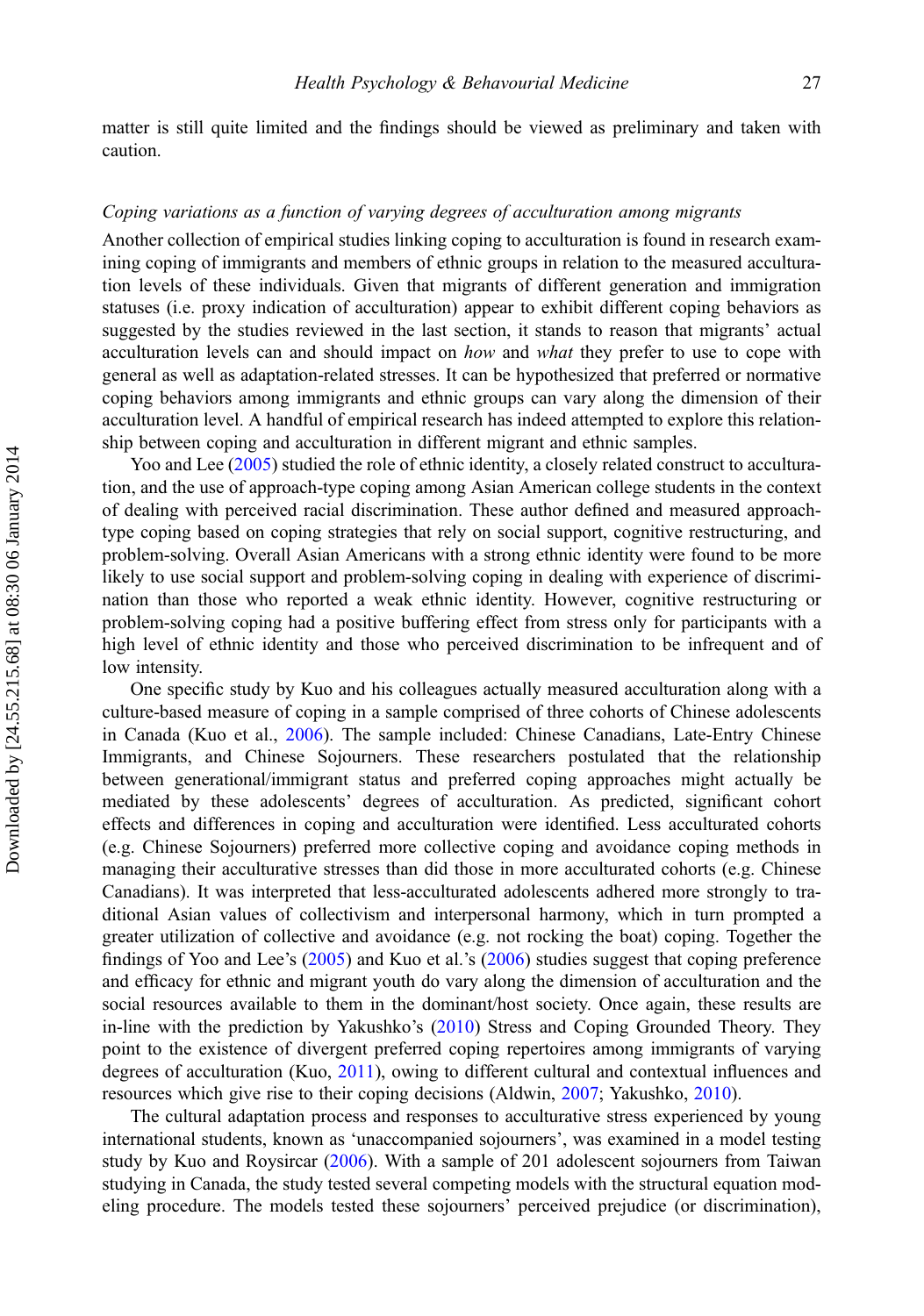#### 28 B.C.H. Kuo

education-related acculturation, and age of arrival in the host country as the antecedent predictors of their acculturative stress and ethnic identity. The results showed that while sojourners' perceived prejudice positively predicted acculturative stress, education-related acculturation negatively predicted their acculturative stress. Of particular relevance to coping and acculturation, the model revealed that sojourners' 'interpersonal competence', as measured by the participants' sense of social support and interpersonal effectiveness, acted as a significant mediator in the link between perceived prejudice and acculturative stress and between education-related acculturation and acculturative stress.

These observations by Kuo and Roysicar [\(2006](#page-19-0)) find support in a study of acculturative stress among first-generation adult Hispanic immigrants  $(N = 96)$  in the USA by Torres and Rollock ([2004\)](#page-20-0). The study tested demographic variables, acculturation, coping, and intercultural competence of Hispanic adults as predictors of acculturative stress among this migrant group. The authors defined and measured coping in terms of general coping, active coping, emotional maintenance, and autonomy from others. Intercultural competence, on the other hand, was assessed in terms of the participants'social, cultural, academic, and career competence in the US host culture. In another word, it is a form of interpersonal competency on the part of migrants specifically pertaining to competencies within the context of cultural interactions as described by Kuo and Roysircar (2006). The study found that both intercultural competency and general coping were significant negative predictors of acculturative stress for these Hispanic migrants after accounting for the effects of various demographic and acculturation-related variables. Conceptualizing from a stress and coping perspective, these findings suggest that adaptation and coping strategies through interpersonally as well as interculturally competent behavioral and cognitive responses can serve to buffer sojourners and immigrants against acculturative stress. These interpersonally and crossculturally competent coping skills encompass migrants' ability to effectively mobilize their available social support and resources, to actively engage in dealing with their loneliness and isolation, and to productively negotiate their way through cultural differences and conflicts with the host culture.

Other scholars have considered different modes of 'acculturation strategies' adopted by migrants, namely *assimilation, separation, marginalization*, and *integration*, to be in and of themselves means of coping for adjusting to a new cultural context (Berry, [1997](#page-18-0); Ward, [2001\)](#page-20-0). In a recent study, Yoon et al. [\(2012](#page-20-0)) attempted to address the question on the extent to which acculturation and enculturation (i.e. cultural learning of one's heritage background) affect adaptation consequences of racially and ethnically diverse populations based on mental health indicators (e.g. depression, anxiety, psychological distress, negative affect, and positive affect). Based on a meta-analysis of 325 studies identified in the literature by the authors, coping directly associated with these different modes of acculturation strategies was shown to be connected to differential mental health outcomes for migrant and ethnic populations. The results conclude that acculturation is linked to reduced negative mental health and increased positive mental health, but enculturation is linked to increased positive mental health only. In terms of specific acculturation strategies, consistent with Berry's [\(1997](#page-18-0)) theoretical prediction, integration or biculturalism was found to be the most advantageous or 'healthiest' acculturation orientation in relation to mental health for culturally diverse racial/ethnic minorities and immigrants. Incidentally, this meta-analytical study revealed that the combination of engaging in external acculturation (e.g. adopting language or behavior of the host culture) and internal enculturation (e.g. maintaining one's racial and ethnic identity) is the most advantageous coping approach for migrants and members of ethnic groups in response to cultural changes in terms of psychological well-being.

Together these foregoing empirical studies on coping and acculturation do substantiate a robust link between these two constructs for migrants and ethnic populations as postulated by the theoretical models reviewed previously. Broadly speaking, these data and findings have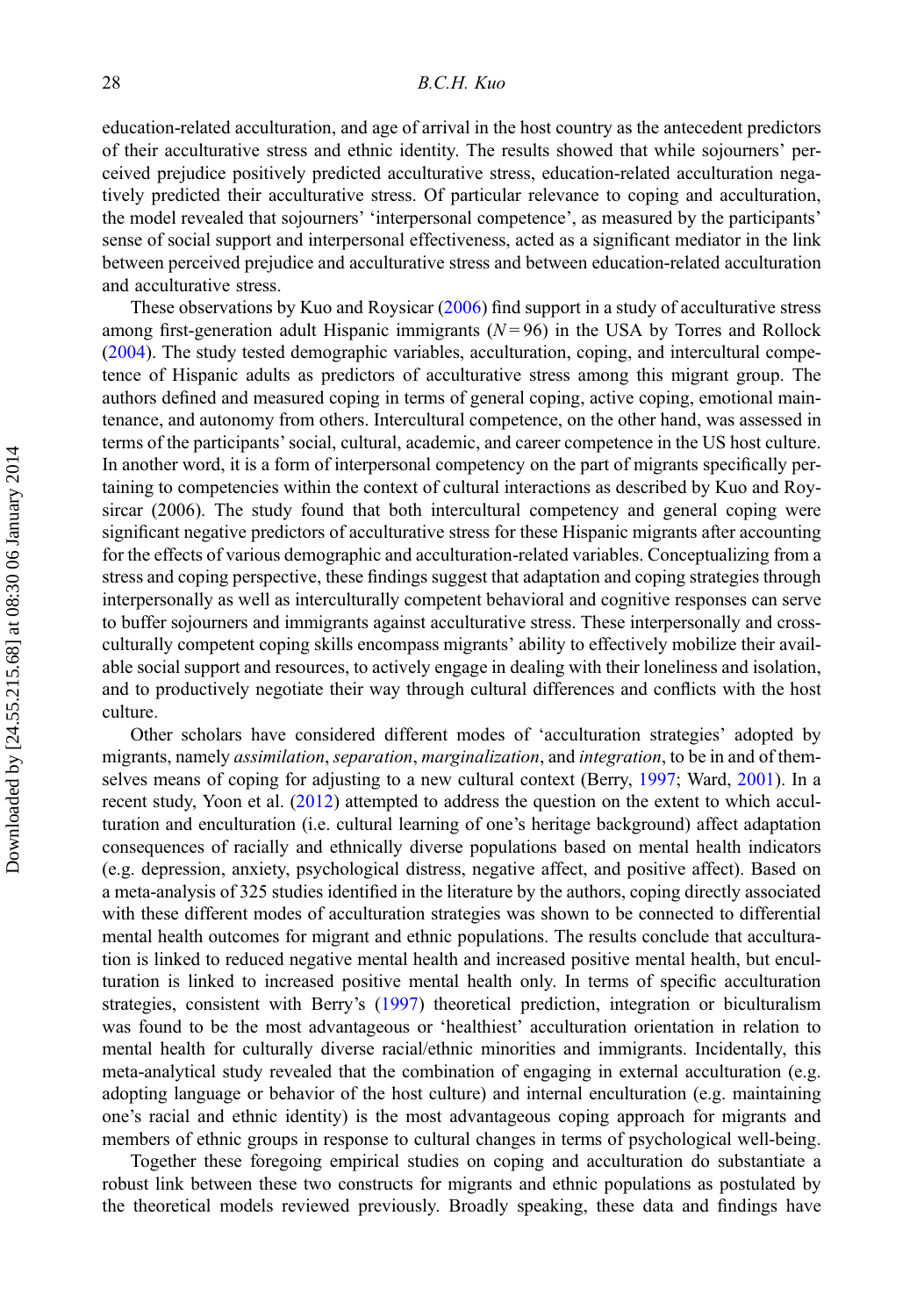offered further empirical evidence in support of the stress, coping, and adaption theoretical per-spective on acculturation (Berry, [1997](#page-18-0); Ward, [2001](#page-20-0)) and solidified the critical role coping plays in the overall process of intercultural contact and acculturation for migrants.

#### Discussion

This article is intended to be among the first scholarly attempt to examine current, cumulative psychological theories and research on coping, acculturation and psychological and mental health adaptation among migrants. As such, the present review contributes to the existing literature by providing an initial effort to compile and summarize relevant conceptual and empirical works on this increasingly important subject of coping and acculturation. A number of key implications are identified in this current review; these insights and observations have direct or indirect implications on future coping-acculturation research on migrants and members of ethnic minority.

First, in terms of theoretical implications, four conceptual models of stress–coping–acculturation–adaptation were described and reviewed in this paper. Albeit limited in number the advent and the articulation of these acculturation and cultural adaptation theories are indicative of the increasing relevance and maturity of this area of research. Collectively, these theoretical models provide the crucial conceptual 'roadmap' or 'building blocks' upon which future research on coping behaviors, acculturation, and adaptation can be built and advanced. As shown in this review, despite their differences in specific content, configuration, and sequential relationships among key variables, all four models share in common the emphasis on coping as: (a) a principle determinant of cultural adaptation and acculturation for migrants; (b) a critical mediator or moderator between stressors (general or acculturative) faced by migrants and their psychosocial adaptation in the host society; and (c) a process that is profoundly shaped and influenced by migrants' unique culture characteristics and social contexts (Aldwin, [2007;](#page-18-0) Castro & Murray, [2010](#page-19-0); Kuo, [2011](#page-19-0)). In this regard, these prevailing stress–coping acculturation/cultural adaptation theoretical frameworks are conceptually aligned with the larger stress-coping psychological theory as originally proposed by Lazarus and Folkman ([1984\)](#page-19-0).

Second, these emerged theoretical models have laid out much-needed directions and conceptual schemes to help interpret and assimilate the findings of past and present empirical research and to help guide future studies in this area. These structured models can help inform researchers to make more rational interpretations of their research findings related to coping and cultural adaptation among migrants post hoc after a research is completed. These models can further afford researchers more accurate predictions when they discern and study the coping-acculturation processes and pathways prior to conducting a research. For instance, these theories can guide researchers to formulate new and germane research questions concerning coping-acculturation-adaptation and/or to identify potential, relevant factors in this pathway when planning for a study. On this point, in fact Castro and Murray ([2010\)](#page-19-0) observed a lack of theory-driven empirical examination and research of what and how migrant individuals undergoing cultural changes and cope in relation to their acculturation experiences; thus, they strongly advocated more scholarly efforts in this direction.

Third, the review and the analysis of existing empirically based studies on coping and acculturation/cultural adaptation in this article point to a number of intriguing facts and findings. As expected, overall the studies reviewed in this present article point to a robust yet complex relationship between coping and cultural changes for migrants. In sum, the findings from the studies surveyed highlight that: (a) coping plays an integral role in the process of acculturation, particularly in mitigating the effects of both acculturative stress and non-acculturative stress for migrants; (b) while the use of active and problem-focused coping strategies by migrants promotes positive adaptation and emotional well-being, the use of avoidance coping strategies hinders adaptation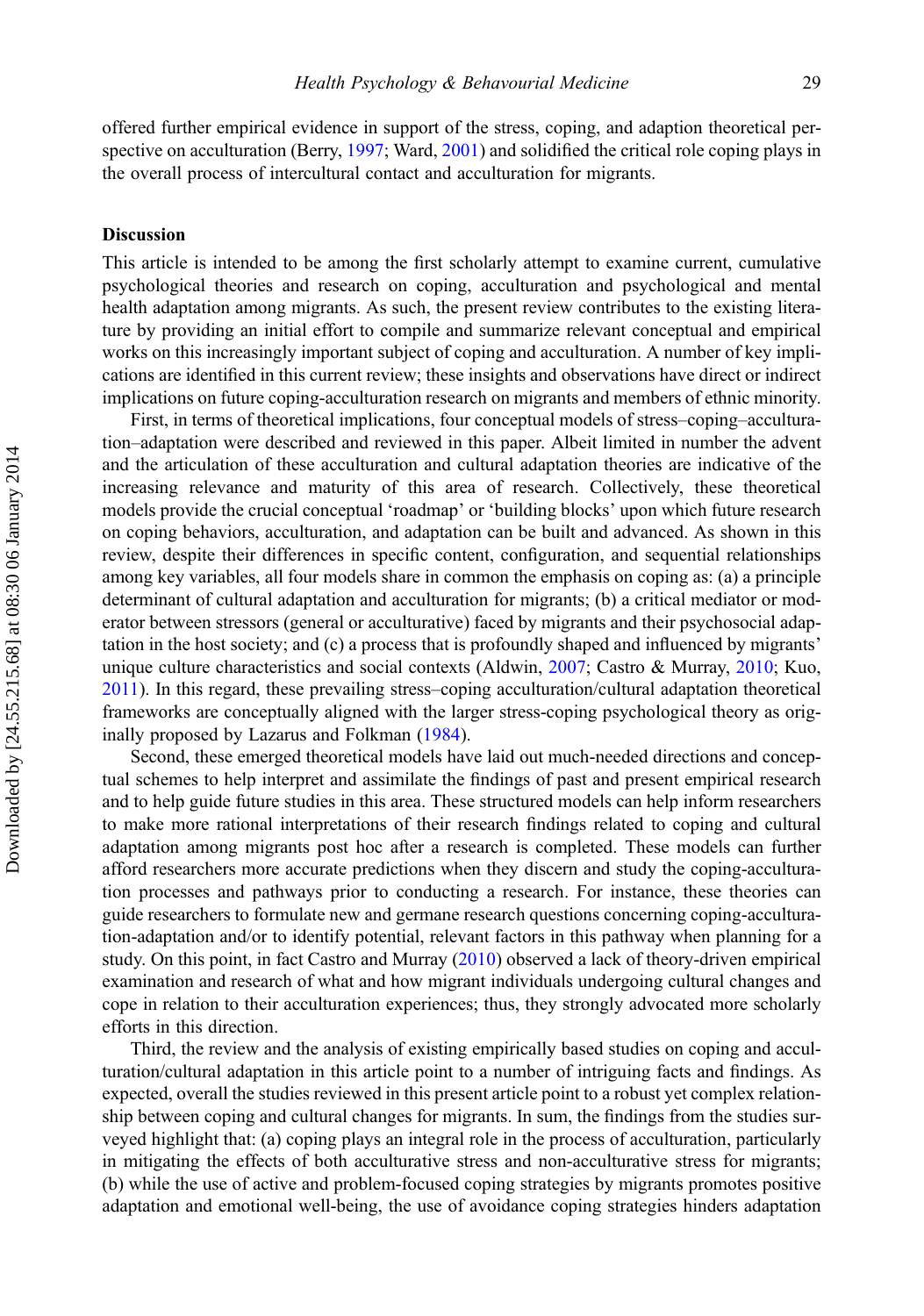#### 30 B.C.H. Kuo

and can lead to negative effects on adjustment outcomes; and (c) varying degree of acculturation is related to differentially preferred patterns of coping behaviors among immigrant and ethnic minority individuals and groups (Kuo et al., [2006](#page-19-0); Noh & Kaspar, [2003](#page-19-0); Zheng & Berry, [1991\)](#page-20-0). In this respect, the cumulative research findings have lent some initial empirical support to the stress-based theoretical models of acculturation discussed earlier in this paper. For instance, both the Resilience-based stress–appraisal–coping model by Castro and Murray ([2010\)](#page-19-0) and the Stress and Coping Grounded Theory for Recent Immigrants by Yakushko ([2010\)](#page-20-0) stipulate that migrants' cognitive appraisal and coping behaviors in responses to stresses and adversities during the cultural adaptation process can be either constructive/adaptive or detrimental/maladaptive in nature. Both theories contend that the quality of migrants' perception of their stress and their cumulative coping efforts over time are considered to be important in predicting their eventual adaptation experiences in the host culture.

#### Limitations of the existing literature and implications for future research

The findings and insights generated in the current paper, however, need to be viewed with caution, given a number of limitations associated with the prevailing research on coping, acculturation, and psychological and mental health adaptation. First of all, it is noted that while the theories reviewed in this paper hypothesize stress, coping, acculturation and adaptation to be a temporal and longitudinal process (see Berry, [1997](#page-18-0) as an example), empirical studies on coping and acculturation continue to base heavily on cross-sectional survey design. This theory-methodology mismatch limits the potential of fully capturing and comprehending the multifaceted, sequential and progressive nature of stress–coping–adaptation experienced by migrants. Therefore, methodologically speaking, longitudinal studies measuring and tracking how migrants' coping behaviors and cultural adaptation evolve across different phases of their acculturation process are highly desirable. This type of long-term investigation should be a focus of coping and acculturation research in the future.

Secondly, even though the emerging empirical findings on coping and acculturation among migrants are informative and encouraging, it is nevertheless important to acknowledge that cumulative results are still quite preliminary at this point. Only a few empirical studies identified in this review actually measured and examined coping, acculturation and adaptation and the relationships among them directly and simultaneously in the study (see Noh & Kaspar,  $2003$  as an example). A lack of simultaneous examination of critical variables germane to the coping-acculturation-adaptation link in empirical research relegates the interpretation of a study's results to post hoc inference and guesswork, and thus restricts the confidence one can place in the results. It is critical then for future coping-acculturation research to clearly define, measure, and hypothesize the antecedents, the mediators/moderators, and outcome variables in this stress–coping–acculturation–adaptation causal link in studying the experiences of migrants (Kuo, [2011](#page-19-0)). For instance, in Noh and Kaspar's [\(2003](#page-19-0)) study of coping with depression among Korean immigrants in Toronto, the authors measured perceived discrimination (antecedent stressor), emotional coping (coping moderator), acculturation and ethnic social support (acculturation moderator), and depression (mental health outcome) in the same study. Additionally, future research on migrants' coping and acculturation should also consider examining other stressrelated extraneous variables of acculturating migrants, such as social support, family support, structural resources (e.g. community or mental health services). Once again, the theories reviewed in the previous section can serve as conceptual guides to inform researchers on what critical variables and how to include them in a given study.

Thirdly, the current review of prevailing empirical studies on coping and acculturation reveals that the existing corpus of research in this area appears to be quite piecemealed. That is, there is a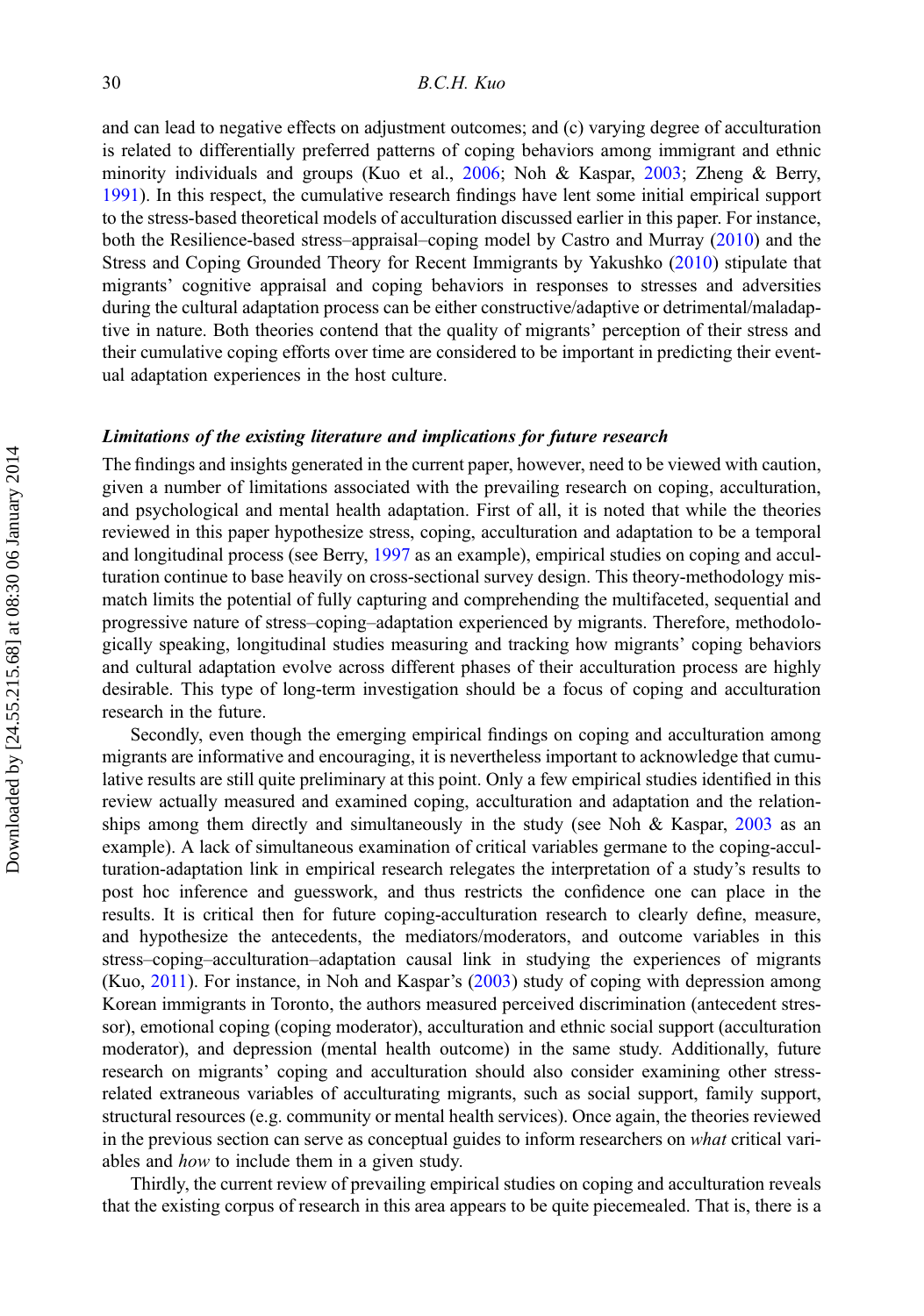<span id="page-18-0"></span>lack of systematic and programmatic effort to study coping and cultural adaptation among acculturating groups. As a result, there is currently no clear sequential or continuous research attempts to investigate coping and acculturation among migrants over multiple studies. This lack of continuity in this area of research may be partly attributable to the fact that many of the published studies on coping among migrants reviewed in the current article were not grounded in or driven by clear theoretical rationales. Thus to forge a sustainable programmatic research on coping, acculturation, and adaptation this current body of literature would greatly benefit from moving toward a theory-driven approach in developing empirical research. Researchers should consider applying and validating the theoretical models reviewed in this article in future study. These theories can serve as the conceptual basis for researchers to come up with specific research questions, to design the study, to formulate appropriate methodology, and to even verify and/or modify the original theory.

Finally, as indicated in this review article, the existing literature on coping and acculturation is heavily dominated by empirical investigations of the experiences of migrants in North America (i.e. USA and Canada). As well, the prevailing studies have focused mainly on the experiences of voluntary migrants (i.e. immigrants, international students/sojourners, and members of ethnic minorities). None of the studies reviewed included specific involuntary migrants, such as refugees. Furthermore, all of the research reviewed in this article is based on the literature of international migration. To what extent does the relationship between coping and acculturation for international migrants apply to internal migrants cannot be ascertained at this point. These issues clearly represent gaps in the existing literature on coping and acculturation and they call for additional research attention.

#### Conclusion

Considering the increasing prevalence of mass migration and movement of people across regional, national and continental boundaries as globalization continues, the need to better understand how migrants engage in cross-cultural changes, how they respond to and cope with stresses and challenges that come with these acculturation processes, and how their coping and adaptation strategies are impacting their health and well-being is more pressing than ever. The answers to these questions have far-reaching implications for practice, research, and policy implementation for academics, community agencies, and governments who are concerned with the welfare of migrants worldwide. This present theoretical and empirical review is a deliberate attempt towards addressing these questions. It is hoped that this review and synthesis will engender further dialogues, discussions and debates about the stress–coping approach to acculturation research and serve as a basis to stimulate further research to understand coping and its relationship to cultural adaptation process and outcome for migrants.

#### References

- Aldwin, C. M. (2007). Stress, coping, & development: An integrative perspective (2nd ed.). New York, NY: Guildford Press.
- Bemak, F., & Chung, R. C.-Y. (2008). Counseling and psychotherapy with refugees and migrants. In P. B. Pedersen, J. G. Draguns, W. J. Lonner, & J. E. Trimble (Eds.), Counseling across cultures (6th ed., pp. 307–324). Thousand Oaks, CA: Sage.
- Berry, J. W. (1997). Immigration, acculturation, and adaptation. Applied Psychology: An International Review, 46, 5–43. doi:10.1080/026999497378467
- Berry, J. W. (2006). Stress perspectives on acculturation. In D. L. Sam & J. W. Berry (Eds.), The Cambridge of acculturation psychology (pp. 43–57). New York, NY: Cambridge University Press.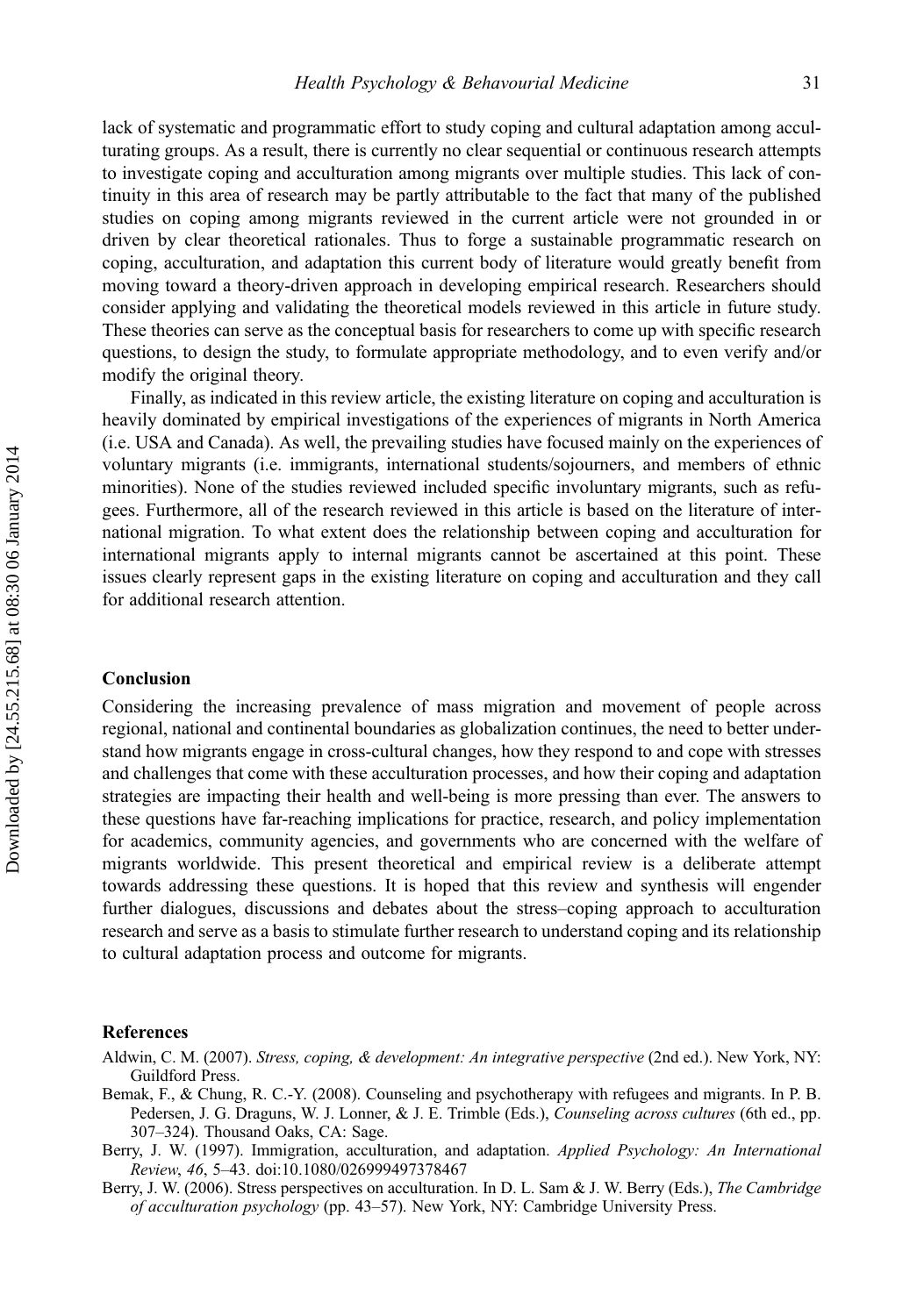- <span id="page-19-0"></span>Berry, J. W., Kim, U., Minde, T., & Mok, D. (1987). Comparative studies of acculturative stress. International Migration Review, 21, 491–511.
- Castro, F. G., & Murray, K. E. (2010). Cultural adaptation and resilience: Controversies, issues, and emerging models. In J. W. Reich, A. J. Zautra, & J. S. Hall (Eds.), Handbook of adult resilience (pp. 375– 403). New York, NY: The Guildford Press.
- Cervantes, R. C., & Castro, F. G. (1985). Stress, coping and Mexican American mental health: A systematic review. Hispanic Journal of Behavioral Science, 7, 1–73. doi:10.1177/07399863850071001
- Chataway, C. J., & Berry, J. W. (1989). Acculturation experiences, appraisal, coping, and adaptation: A comparison of Hong Kong Chinese, French, and English students in Canada. Canadian Journal of Behavioral Science, 21, 295–309. doi:10.1037/h0079820
- Chun, C. A., Moos, R. H., & Cronkite, R. C. (2006). Culture: A fundamental context for the stress and coping paradigm. In P. T. P. Wong & L. C. J. Wong (Eds.), Handbook of multicultural perspectives on stress and coping (pp. 29–53). New York, NY: Springer.
- Folkman, S., & Moskowitz, J. T. (2004). Coping: Pitfalls and promise. Annual Review of Psychology, 55, 745–774. doi:10.1146/annurev.psych.55.090902.141456
- Heppner, P. P. (2008). Expanding the conceptualization and measurement of applied problem solving and coping: From stages to dimensions to the almost forgotten cultural context. American Psychologist, 68, 805–816. doi:10.1037/0003-066X.63.8.805
- Hwang, W. C. (2006). Acculturative family distancing: Theory, research, and clinical practice. Psychotherapy: Theory, Research, Practice, Training, 43, 397–409. doi:10.1037/0033-3204.43.4.397
- International Organization for Migrants. (2013). Facts and figures. Retrieved August 8, 2013, from [http://](http://www.iom.sk/en/about-migration/facts-figures) [www.iom.sk/en/about-migration/facts-](http://www.iom.sk/en/about-migration/facts-figures)figures
- Kuo, B. C. H. (2011). Culture's consequences on coping: Theories, evidence, and dimensionalities. Journal of Cross-Cultural Psychology, 42, 1082–1102. doi:10.1177/0022022110381126
- Kuo, B. C. H. (2013). Collectivism and coping: Current theories, evidence, and measurements of collective coping. International Journal of Psychology, 48, 374–388. doi:10.1080/00207594.2011.640681
- Kuo, B. C. H., Arnold, R., & Rodriguez-Rubio, B. (2013). Mediating effects of coping in the link between spirituality and psychological distress in a culturally diverse undergraduate sample. Mental Health, Religion, and Culture. doi:10.1080/13674676.2013.780015. Retrieved from http://www1.uwindsor.ca/ benkuo/system/files/MediatingEffects-Coping-Spirituality-PsychologicalDistress.pdf
- Kuo, B. C. H., & Roysircar, G. (2004). Predictors of acculturation for Chinese adolescents in Canada: Age of arrival, length of stay, social class, and English reading ability. Journal of Multicultural Counselling and Development, 32, 143–154. doi:10.1002/j.2161-1912.2004.tb00367.x
- Kuo, B. C. H., & Roysircar, G. (2006). An exploratory study of cross-cultural adaptation of adolescent Taiwanese unaccompanied sojourners in Canada. International Journal of Intercultural Relations, 30, 159–183. doi:10.1016/j.ijintrel.2005.07.007
- Kuo, B. C. H., Roysircar, G., & Newby-Clark, I. R. (2006). Development of the cross-cultural coping scale: Collective, avoidance, and engagement strategies. Measurement and Evaluation in Counseling and Development, 39, 161–181.
- Lazarus, R. S., & Folkman, S. (1984). Stress, appraisal, and coping. New York, NY: Springer Publishing.
- Mena, R., Padilla, A. M., & Maldonado, M. (1987). Acculturative stress and specific coping strategies among immigrant and later generation college students. Hispanic Journal of Behavioral Sciences, 9, 207–225. doi:10.1177/07399863870092006
- Noh, S., & Kaspar, V. (2003). Perceived discrimination & depression: Moderating effects of coping, acculturation, and ethnic support. American Journal of Public Health, 93, 232–238. doi:10.2105/ AJPH.93.2.232
- Popadiuk, N. E. (2009). Unaccompanied Asian secondary students studying in Canada. International Journal for the Advancement of Counseling, 31, 229–243. doi:10.1007/s10447-009-9080-6
- Redfield, R., Linton, R., & Herskovits, M. (1936). Memorandum for the study of acculturation. American Anthropologist, 38, 149–152.
- Rudmin, F. W. (2003). Critical history of the acculturation psychology of assimilation, separation, integration, and marginalization. Review of General Psychology, 7, 3–37. doi: 10.1037/1089-2680.7.1.3
- Ryder, A., Alden, L. E., & Paulhus, D. L. (2000). Is acculturation unidimensional or bidimensional? A headto-head comparison in the prediction of personality, self-identity, and adjustment. Journal of Personality and Social Psychology, 79, 49–65. doi:10.1037/0022-3514.79.1.49
- Sam, D. L., & Berry, J. W. (2006). The Cambridge handbook of acculturation psychology. New York, NY: Cambridge University Press.